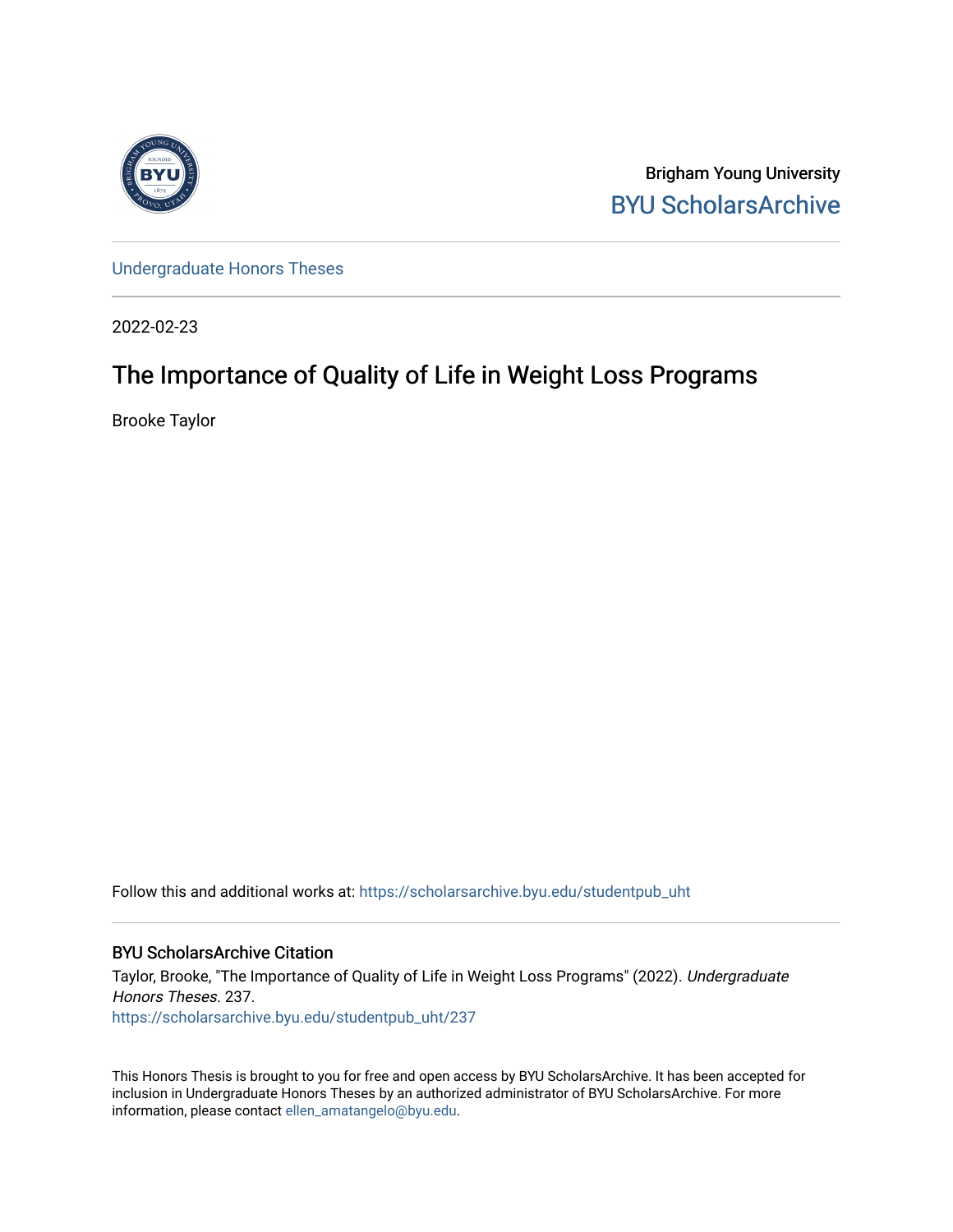**The Importance of Quality of Life in Weight Loss Programs**

Brooke Taylor Psychology Department, Brigham Young University Dr. Chad Jensen, PhD Fall 2021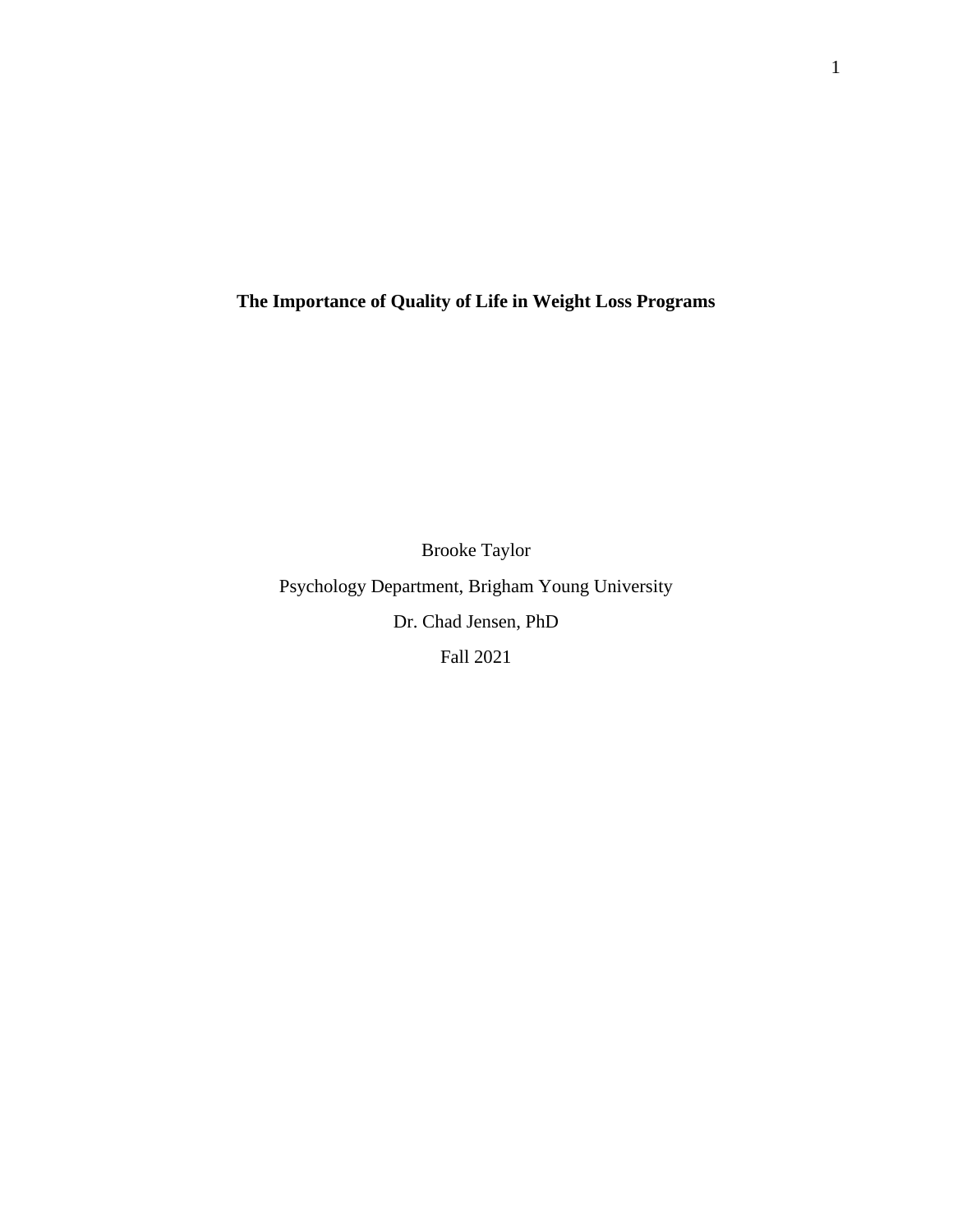## Abstract

The obesity epidemic has plagued the United States for over 50 years, but there is still much education and research that needs to be done to understand weight loss, specifically the relationship between weight loss and quality of life. This paper considers this relationship from three angles: first, by considering the different types of weight loss treatment, including traditional behavioral weight loss, surgery, acceptance-based programs, and internet weight-loss interventions; second, by considering the impact of weight loss on quality of life through the lens of specific demographics, specifically female, child, and elderly populations; and finally, by considering the impact of mood on both quality of life and weight loss through the scope of selfesteem and depression. These sections are designed to help consider the relationship between quality of life and weight loss from different angles and provide insights on future research that needs to be done.

*Keywords: Quality of Life, QOL, obesity, overweight, weight loss, weight loss treatment, behavioral weight loss, BWL*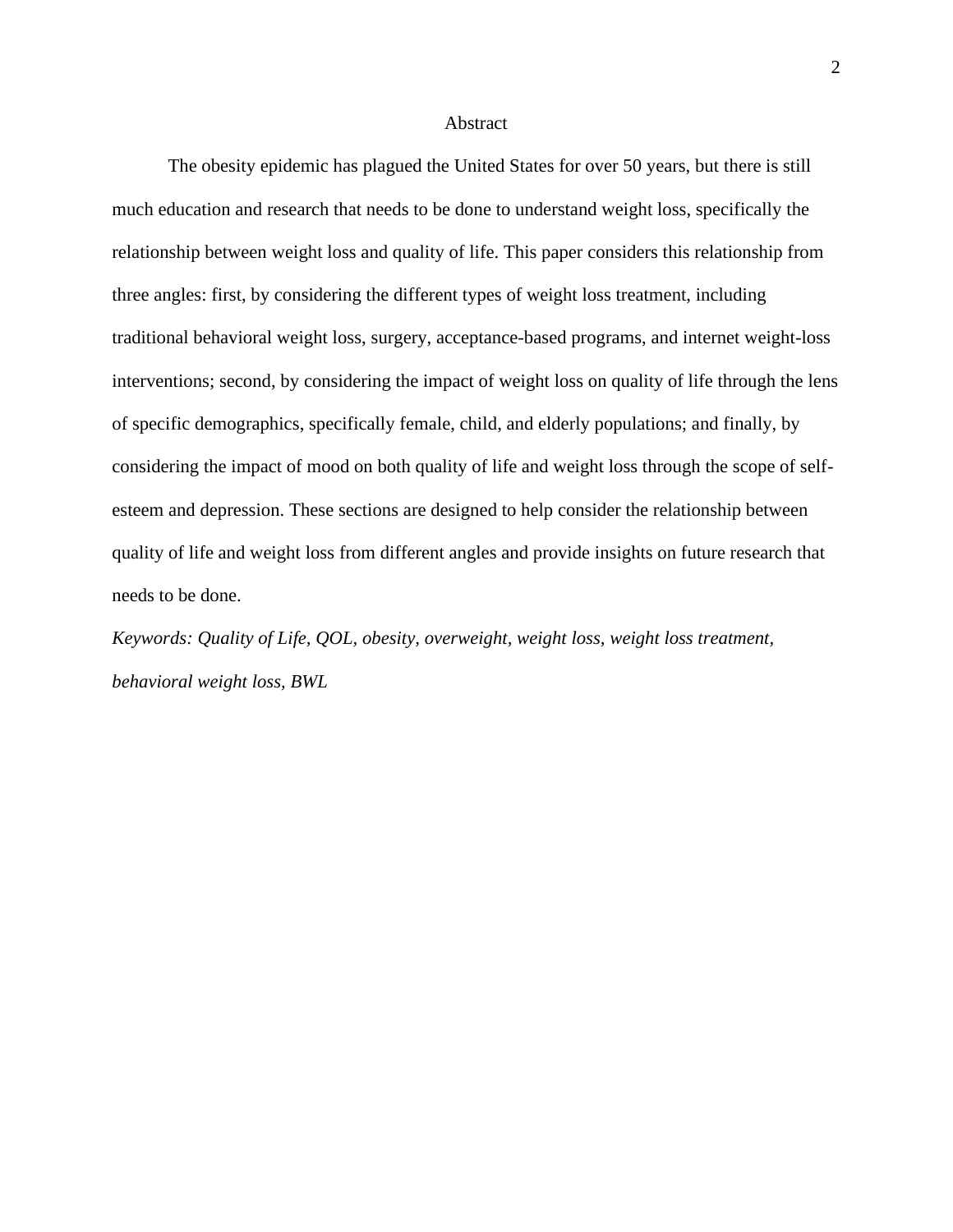#### The Importance of Quality of Life in Weight Loss Programs

 The obesity epidemic has frustrated scientists for the past fifty years. In 1948, the World Health Organization (WHO) recognized obesity as a disease; and since 1975, obesity rates have tripled (WHO, 2018). As of 2016, 8 million adults in the US and 600 million adults worldwide were labeled as obese, meaning that they had a Body Mass Index (BMI) of over 30 (Truong, 2016). At the same time, 39% of adults in the US were labeled as overweight, or having a BMI between 25 and 29.9. Excess weight is the fifth risk factor for death globally as it can lead to several issues in physical health, including diabetes, cardiovascular disease, stroke, metabolic syndrome, asthma, and sleep problems (Olson, 2017; Ozbey, et. al., 2020). Furthermore, those with obesity are likely to experience low self-esteem and higher rates of depression and anxiety (Vieira, et. al., 2013). Those with obesity are more likely to have depression, and vice versa: 43% of adults with depression have obesity (Ma, et. al., 2019). Furthermore, these people often experience prejudice within education, employment, and social settings: those who are overweight are typically describes as lazy, worthless, awkward, ugly, or lacking in self-esteem (Puhl & Brownell, 2001). Obese persons are paid less than they average-weight counterparts (Baum & Ford, 2004), and discrimination is prevalent in every-day settings. In a study of 94 adults with obesity, 72% received hurtful comments from others, 65% received similar comments from family members, and 61% received inappropriate comments from their doctor within the last month (Friedman, et. al., 2008). Sadly, those who experience obesity issues in adolescence are much more likely to experience these problems, both mental and physical, as an adult.

 Despite its prevalence in our modern-day, there is still much work to be done on obesity and weight loss programs. According to a 2021 study, 96% of those with obesity are not being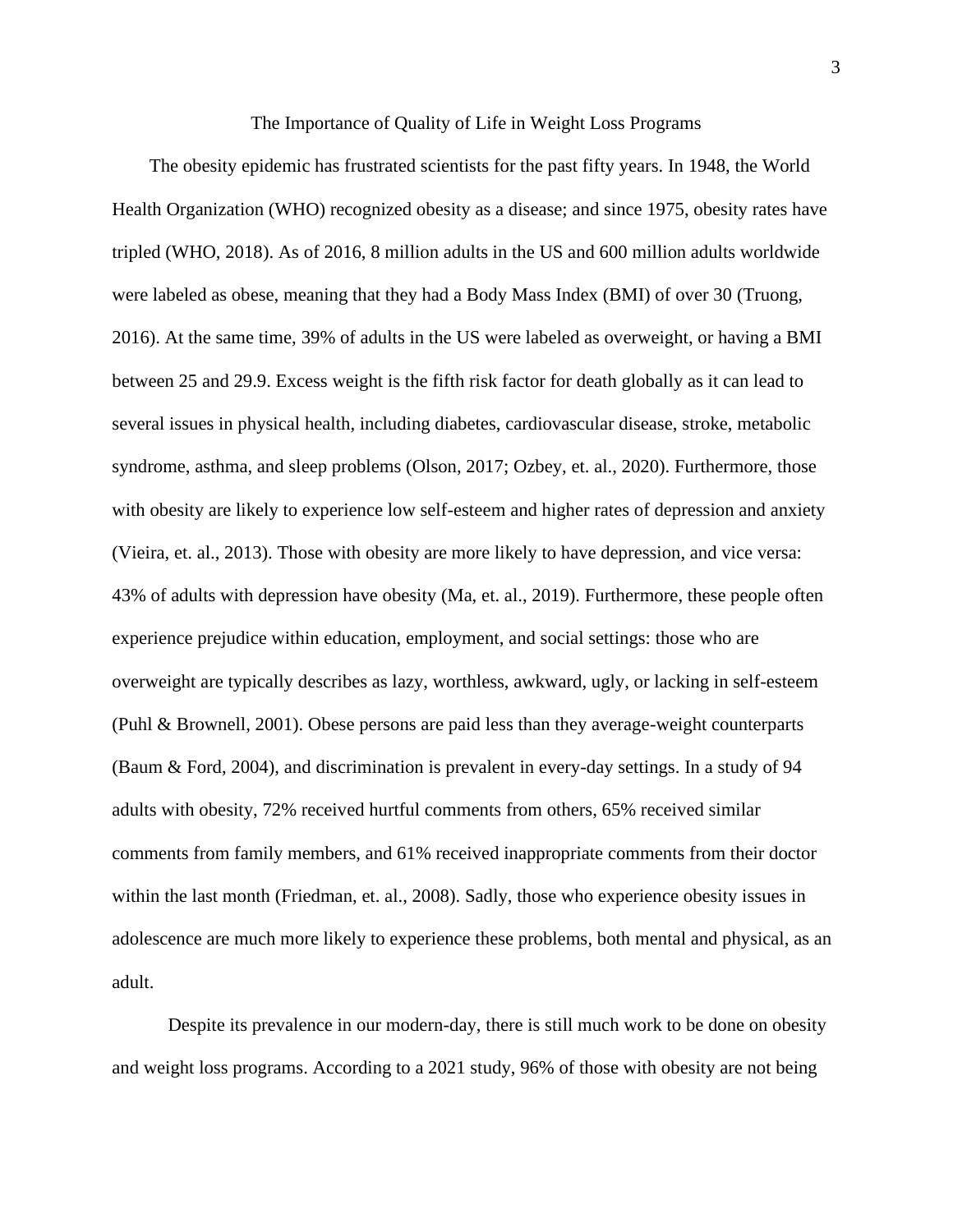treated (Annesi & Walsh, 2021); and less than 4% of adults are getting the minimum recommended amount of physical activity each day (Annesi, 2019). Although behavioral weight loss treatments – diet and exercise – are the most common remedy (Bray et. al., 2016), they are often unsuccessful beyond the short term. Most people (50-70%) drop out of their exercise programs within six months, and those who stay often fail to produce lifelong habits (Annesi, 2019). If diet and exercise habits are not sustained over time, individuals more than often gain their weight back (Kessler, et. al., 2018). For example, in a study by Kraschenewski and their colleagues, only 17.3% of participants reported successfully losing 10% of their initial weight and maintaining that loss for over a year (Kraschenewski, et. al., 2010). From this data, it is safe to assume that there is much needed to be done to lessen the obesity epidemic.

In a study by Rothberg and their colleagues, 188 obese patients (with a 20% dropout rate) used the University of Michigan Weight Treatment, a behavioral treatment, for six months (Rothberg, et. al., 2014). This treatment involved a low-calorie diet and a moderate increase in physical activity (up to 40 minutes) in the first couple of months but then a switch to a moderate diet and vigorous exercise (60-90 minutes) (Rothberg, et. al., 2014). Rothberg believed that weight loss specifically instead of actual weight was the most important factor in determining quality of life, and he was right (Rothberg, et. al., 2014). His researchers found significant improvement in quality of life (QOL) amongst almost all categories, and he even went as far to conclude that previous researchers who fail to see the impact of QOL are wrong because they are not cross-sectionally analyzing their data (Rothberg, et. al., 2014). When measuring for these weight-related problems, one must consider quality of life which encompasses both the physiological and psychological well-being of patients. Unalike other measures of well-being, QOL predicts long-term health status by assessing the physical, environmental, and economic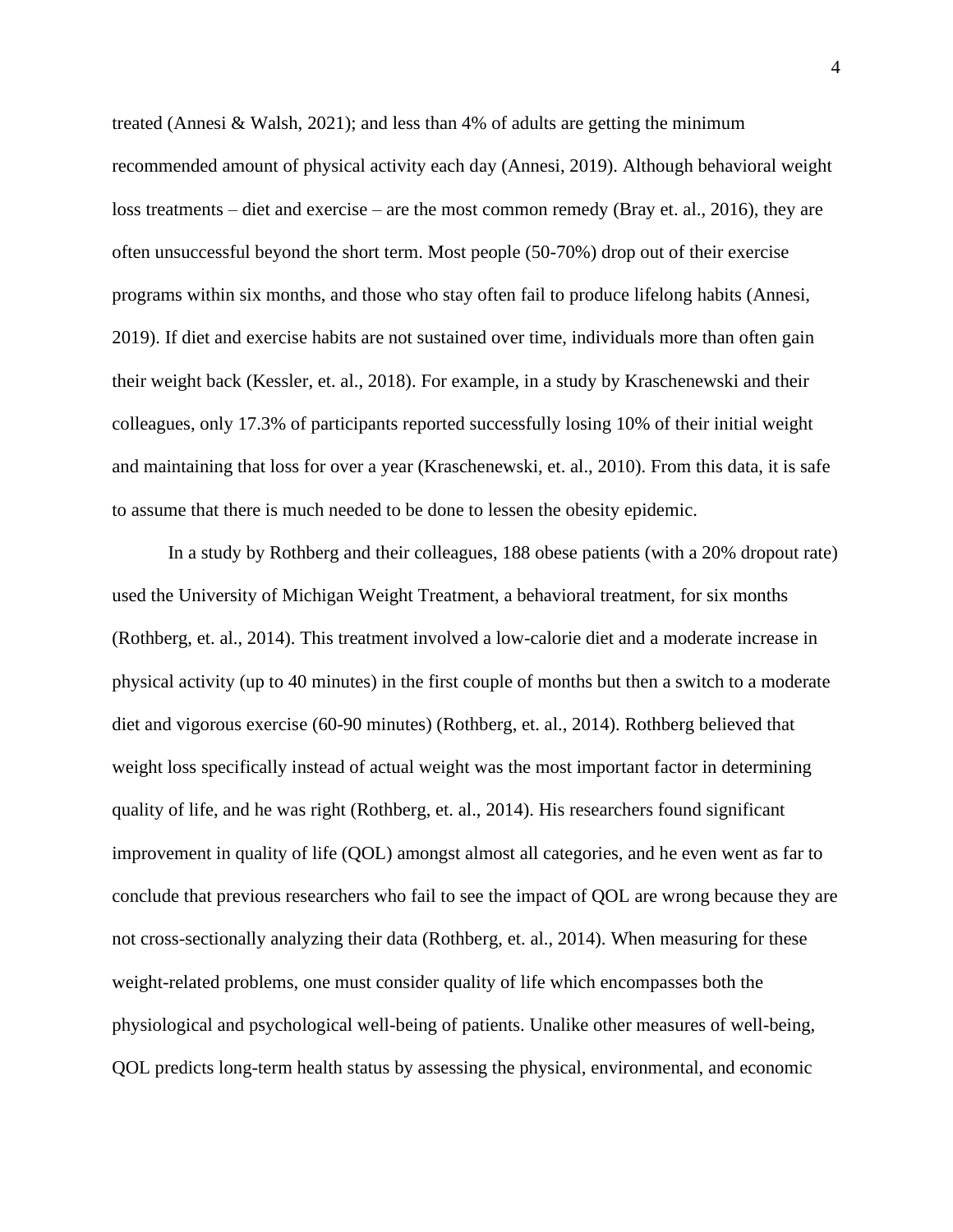factors that affect an individual's well-being (Avalos, et. al., 2020; Truong, 2016). Although there has been some debate amongst scholars, the general consensus is that weight change is directly related to QOL; but more specifically, this relationship is incredibly interdependent when weight increases (Kolotkin & Crosby, 2002). Vice versa, increased physical activity and maintaining weight loss are related to greater QOL, specifically health-related quality of life (HRQL) (Pearl, et. al., 2018; Vieira, et. al., 2013; Pinto, et. al., 2012). Health-related quality of life one of the most used forms of QOL when measuring weight loss as it is more sensitive to this relationship through cross-sectional analysis (Pinto, et. al., 2012; Rothberg, et. al., 2014). In

other words, as BMI decreases, HRQOL increases significantly. As seen in Figure 1, the relationship between weight change and HRQOL has been shown to have an indirect effect on socio-demographic factors, health status, lifestyles, and weight status (So, 2019). For example, losing 5-10% of initial body weight is associated with both a lower risk of



*Figure 1. The relationship between weight change and HRQL (So, 2019).*

cardiovascular disease and improvements in HRQOL (Pearl, et. al., 2018).

Weight-specific quality of life is the other most-commonly used form of quality of life when measuring for weight loss. This form of QOL was designed specifically for weight loss programs, as it "encompasses an individual's subjective perception regarding their physical and psychological states, social relationships, and personal cultural beliefs in relationship to their lived environment [and weight loss]" (Avalos, et. al., 2020). Poor weight specific QOL is,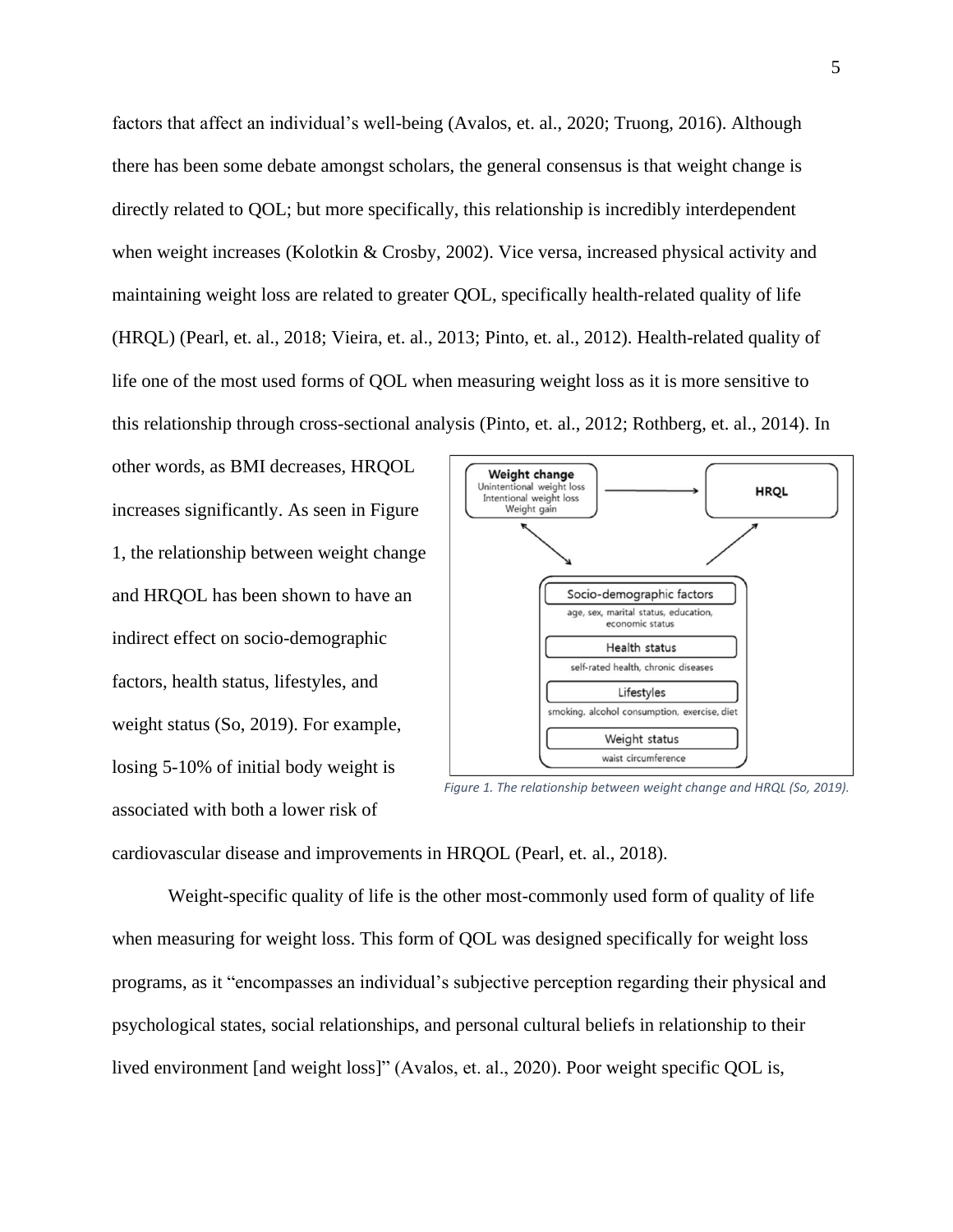similarly to other forms of quality of life, associated with poor physical functioning, lower perceptions of overall health, lower psychological and emotional well-being that can adversely affect self-esteem, self-regard, and body image, and decreased interpersonal and family functioning (Avalos, et. al., 2020). Having this weight specific measure brings more clinical relevance than other, more generic measures; but they can be highly sensitive and may show heightened results (Pinto, et. al., 2012). However, it has been generalized to specific demographics (i.e., the Youth Quality of Life-Weight Instrument (YQOL-W)) to gain a clearer understanding of certain populations. Meanwhile, other researchers stray from these measurements altogether and use quality-adjusted life years (QALYs), which are measured through the person's age and their quality of life over their past years (Rothberg, et. al., 2014).

It is also important to consider the form of measurement used for health-related and weight-specific quality of life. Through our analysis, it seemed the most popular measure of health-related quality of life was the Short-Form Health Survey (SF-36), which measured QOL through physical functioning, mental and general health, emotional role limitations, social functioning, vitality, and bodily pain (Vieira, et. al., 2013; Pinto, et. al., 2012). However, other weight-related QOL measures are common, including the Weight of Quality of Life-Lite, which measures QOL through sexual life, public distress, self-esteem, and work life; the Impact of Weight on Quality of Life (IOFQOL) scale; the health utilities index (HUI); the short form 6D (SF-6D); and non-obesity measurements such as the Beck Depression Inventory (BDI) (Vieira, et. al., 2013; Walsh, et. al., 2018; Pinto, et. al., 2012). However, a meta-analysis in 2012 found that non-preference-based measures (SF-36, IWQOL, and BDI) are favored for measuring HRQL. BDI should used with caution due to its lack of assessing all aspects of life, specifically physical health.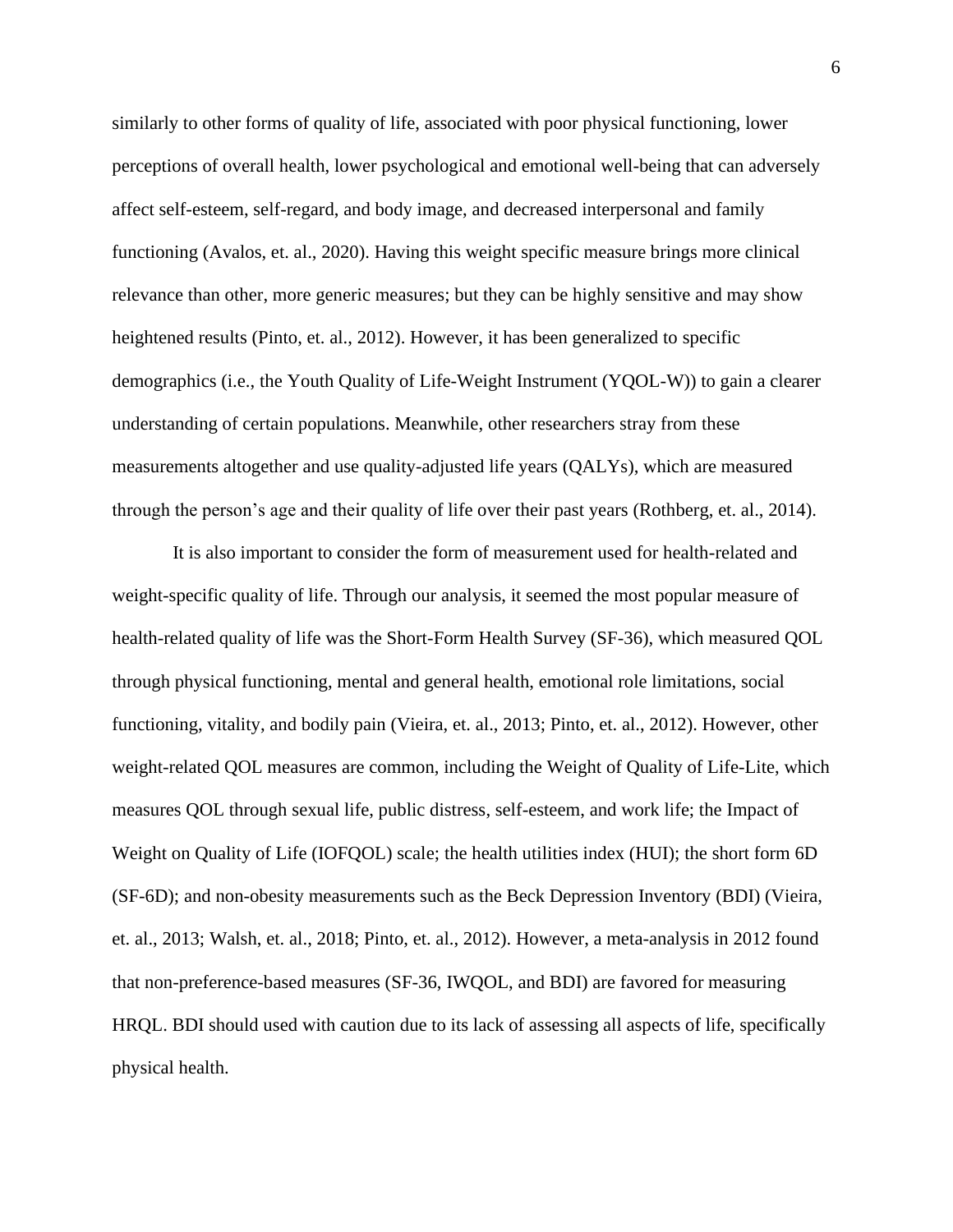When considering these different forms of quality of life, it is important to consider the measurement's consistencies, demographics, and the researcher's focus. Some measures of quality of life, such as weight specific quality of life, are incredibly sensitive to weight-related measures and may show greater impacts of treatments than are there. Furthermore, these different types of quality of life are known to differ among ethnic populations (Griffiths, et. al., 2001). For the sake of this paper, most quality of life measurements will focus on health-related quality of life, since it is not too specific but still does a decent job of assessing quality of life amongst different populations.

In this paper, we will address how quality of life truly impacts weight loss treatment by focusing on different forms of weight loss treatment, the demographics of weight loss treatment, mental health's impact on quality of life, and whether weight loss is essential for better quality of life outcomes; and we suggest ways to better assess this relationship.

## **Forms of Weight Loss Treatment and QOL**

#### **Behavioral Weight Loss (BWL) Treatments**

Behavioral weight loss (BWL) intervention, commonly known as diet and exercise, is the most well-known treatment for quick weight loss and almost always leads to higher quality of life; but the relationship between these two variables has been debated for some time (Vieira, et. al., 2013; Nicol, et. al., 2019). In fact, recent research suggests that it is not the actual exercise which has the biggest impact on HRQOL. Instead, increased physical activity often leads to improvements in self-efficacy and mood, which in turn lead to better self-regulation, coping, mood, self-esteem, body image, and self-efficacy (Annesi & Walsh, 2021; Baker & Brownell, 2000, p. 311). It is this positive mood and general enjoyment that are the key factors in determining whether exercise leads to an increased quality of life, especially in the long run.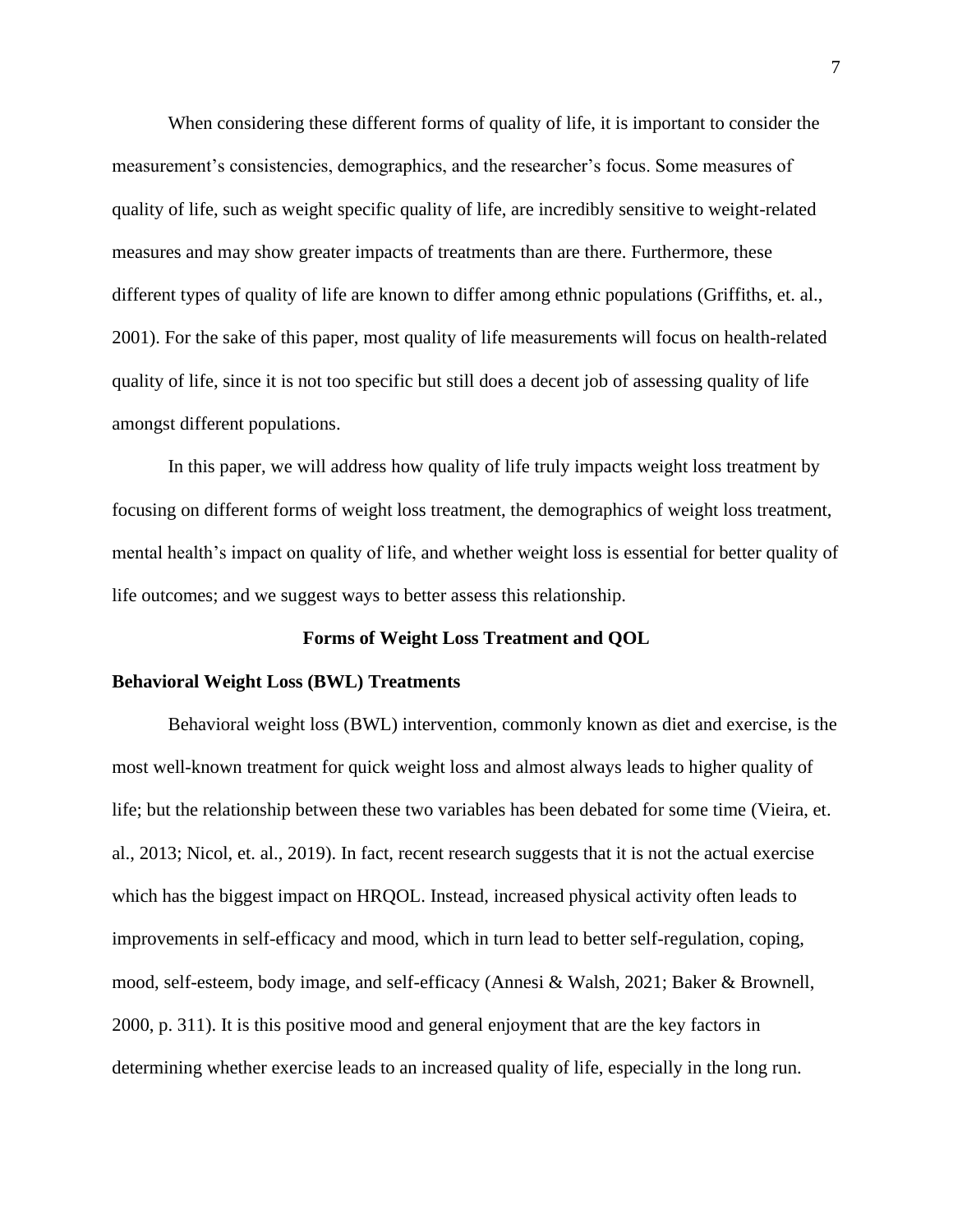Enjoyment often leads to a greater intrinsic motivation to exercise, which in turn leads to more enjoyment. Mood and motivation are the most reliable discriminators of success and failure of exercise treatment for weight loss and increase QOL (Vieira, et. al., 2013; Annesi & Johnson, 2015). Further research has continued to assess when this mood change is the most important; but although many say that the first few weeks are key, others suggest enjoyment in later years is what leads to a permanent commitment to exercise (Annesi, 2019). From this research, we can conclude that exercise treatment is only effective if the person is doing something that they enjoy: this enjoyment is really what creates motivation to continue exercising and make it a regular habit. Similarly, diets must be able to be maintained to have a lasting effect. If the person has no intrinsic motivation, behavioral weight loss interventions will do little in improving both weight loss and quality of life.

# **Weight Loss Surgery**

Although a much less common treatment, weight loss surgery is typically recommended to improve comorbid health outcomes (So, 2019). However, many have suggested in the past that surgery is much less effective because the patients are much less intrinsically motivated to make lasting health commitments; but these assumptions could be further from the truth. Those who undergo bariatric surgery are already making lifestyle changes to go under the knife and keep the weight off; and often, they a full-time dietician preparing them both before and after surgery (Kessler, et. al., 2018; Hult, 2020). Surprisingly, weight loss through either surgery or exercise leads to a higher quality of life (Vieira, et. al., 2013). In a study with 250 women from northwestern Europe, researchers asked why participants sought surgery, if they were satisfied, and measured physical activity and eating behaviors post-surgery (Hult, 2020). They found that participants expect to lose about 80% of their excessive weight after surgery; but it was the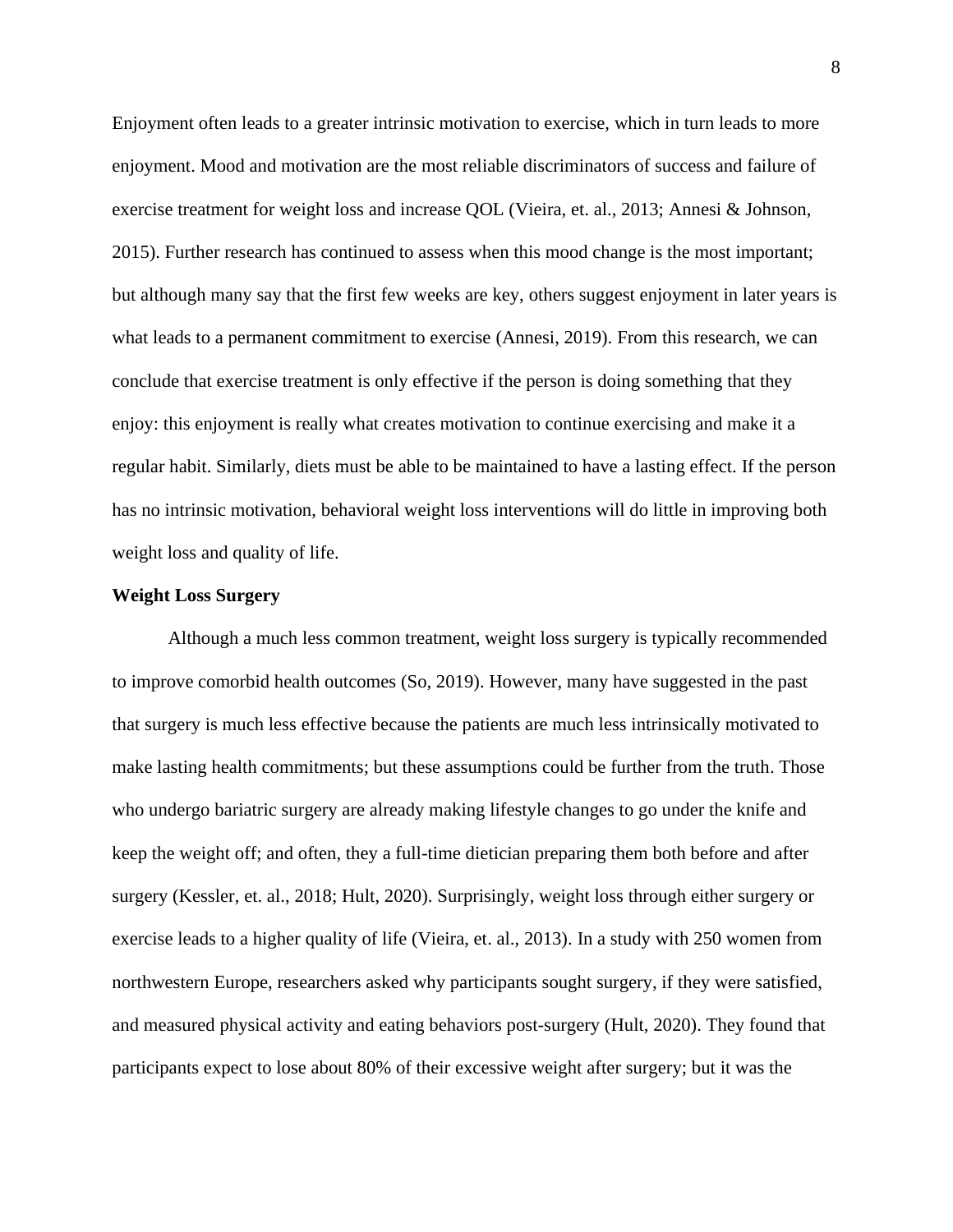lifestyle changes afterwards which led to such great satisfaction and increased quality of life (Hult, 2020). We can assume two ideas from this research: first, that bariatric surgery is an effective tool in both weight loss and increasing quality of life; and second, that intrinsic motivation is again a key in these factors.

#### **Acceptance-Based Treatments**

Because of the importance of motivation in weight loss treatments, researchers have attempted to create more self-esteem focused treatments, the most common being acceptancebased treatments (ABT). ABT was based in acceptance and commitment therapy, which teaches patients to accept internal experiences by adopting a "non-judgmental stance towards thoughts and feelings" (Forman & Butryn, 2015). Instead of a simple exercise and diet program, ABT teaches individuals strategies on motivation and self-regulation (Forman & Butryn, 2015). These treatments, although popularized, are largely unsuccessful in actual weight loss outcomes; however, they are known to drastically improve quality of life (Evans, et. al., 2019; Schumacher, et. al., 2019). In a 2019 study, researchers compared a 12-month ABT program to a standard, year-long behavioral treatment; and they found that those who underwent ABT had greater psychological flexibility and quality of life but not weight loss outcomes (Schumacher, et. al., 2019). Another study found that ABT led to more consistent behaviors but again did not measure for weight loss (Foreman et. al., 2016). Due to these inconsistent results, ABT should be used not for basic overweight patients but for those with binge eating behaviors and depressive symptoms (Godfrey, et. al., 2019). These acceptance-based treatments help develop more flexible attitudes about food and self-esteem, leading to a better quality of life (Evans, et. al., 2019).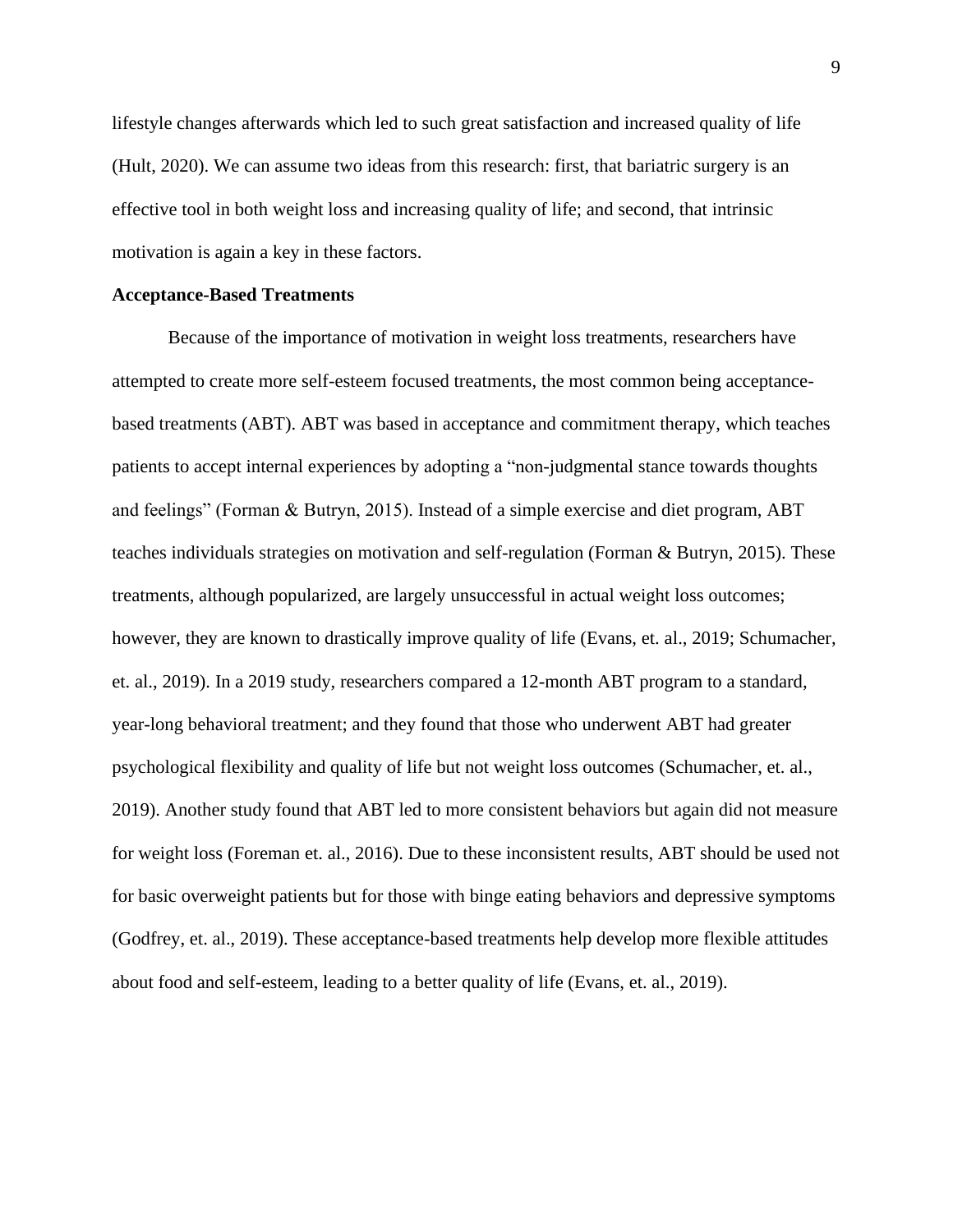# **Internet Weight-Loss Interventions**

Internet weight-loss interventions, especially text-related interventions, have become more popular over the recent decade. Among adolescents 12-17, 88% own a mobile phone, and text is now the preferred method of contact across most populations (Lenhart, 2015). Studies have found that text interventions have been incredibly effective for weight loss in both adults and adolescents, no matter if they are combined with specific treatment programs or not (Siopsis, et. al., 2015; Duncan, et. al., 2011; Spark, et. al., 2015; Jensen, et. al., 2019). These texts are preferred since they help with self-monitoring and create a tailored intervention for the individual (Jensen, et. al., 2019). For example, a 2019 study placed 47 overweight adolescents, ages 13-18, in a 6-month program of monitored weight, diet, and physical activity (Jensen, et. al., 2019). In this study, the experimental group was given adaptive text messages three times a day during meals, while the control group was not given such (Jensen, et. al., 2019). These researchers found that BMI decreases significantly when using text interventions compared to the average treatment (Jensen, et. al., 2019). A further understanding of these internet programs could be incredibly beneficial, especially since the future of weight loss programs may depend on the rising importance of technology.

## **Weight Loss Treatment across Demographics**

#### **Female Populations**

Women are particularly vulnerable to the impact of quality of life in relation to weight loss and obesity. 67% of women in the US are technically overweight and 30.5% of these are classified as obese (Yang & Colditz, 2015; Anessi, 2019), and life expectancy has decreased 1.5 years for women since the obesity epidemic began (Preston & Stokes, 2011). Overweight women are at a higher risk of developing Type 2 Diabetes, coronary heart disease, and breast,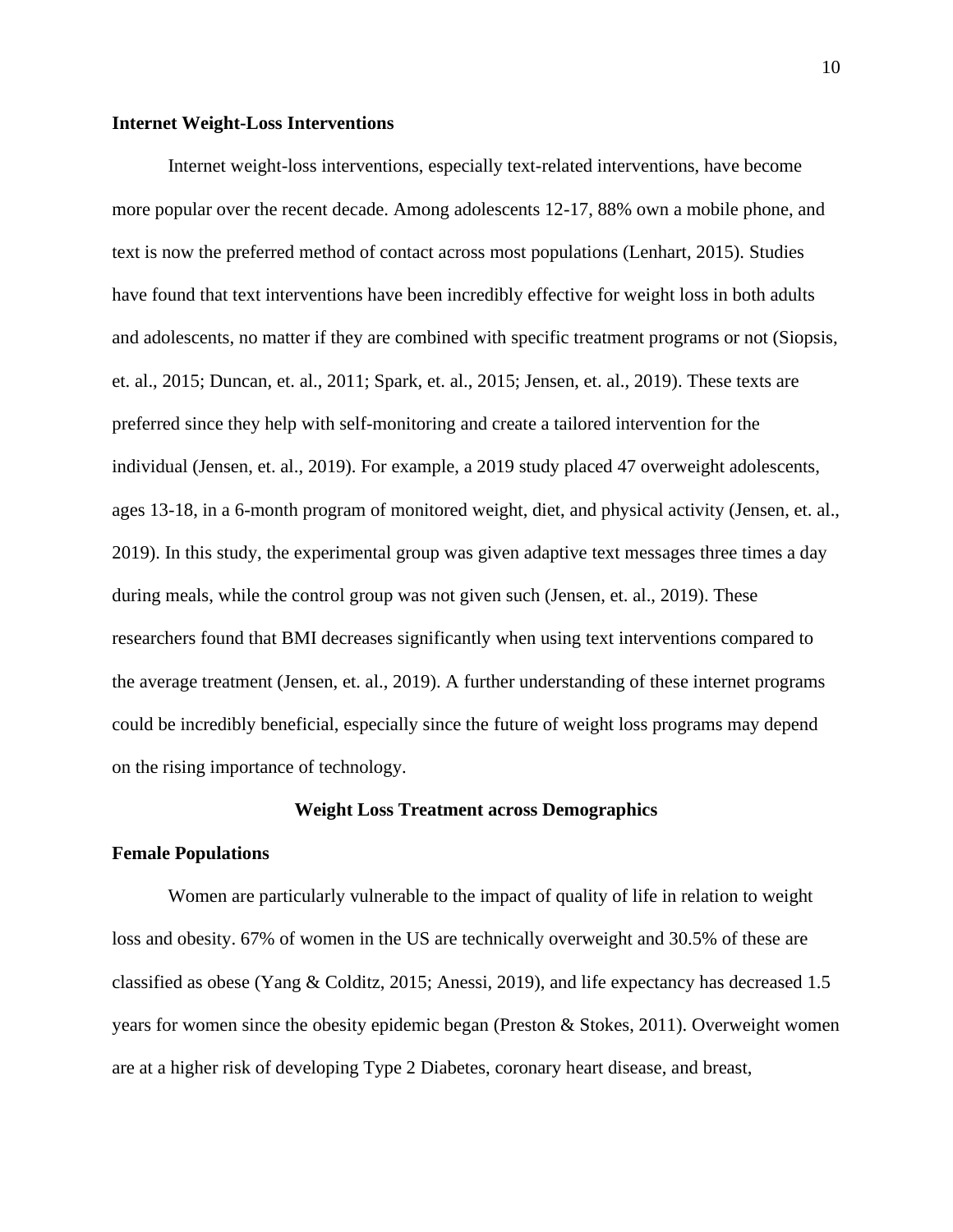endometrial, and ovarian cancer, leading to an increased mortality (Austin, et. al., 2017). However, women are much more likely to have a lower quality of life and health related quality of life due to obesity (Zabelina, et. al., 2009; Mond & Baune, 2009). This deficit could be because women are more likely than men to be dissatisfied with their weight and engage in weight loss treatment (Annesi & Walsh, 2021; Austin, et. al., 2017). Again, intrinsic motivation and quality of life were key in predicting the outcomes of these women in treatment. Women who start weight management with a lower QOL are much more likely to drop out of programs or lose less weight (Teixeira, et. al., 2004). Furthermore, a study by Vieira and their colleagues compared quality of life in two groups of overweight Portuguese women: one group which had a goal to lose weight and another whose goal was to maintain weight (Vieira, et. al., 2013). Vieira found that women who had a higher QOL and wanted to lose weight were the most likely to increase their quality of life and body image satisfaction after the weight loss program (Vieira, et. al., 2013). Similar studies have focused on similar populations, including Mexican American women (Austin, et. al., 2017). These studies show the importance of quality of life before and after treatment. Although women are more susceptible to obesity problems than men, quality of life is still incredibly important in predicting the success of treatment.

## **Adolescent Populations**

As mentioned previously, childhood obesity specifically can lead to more problems in both childhood and adulthood. Obesity in childhood leads to possibility of Type 2 diabetes, asthma, cardiovascular disease, and skin conditions in adulthood, as well as bullying, social exclusion or marginalization, negative body image, discrimination, negative school performance, teasing and bullying, and decreased self-esteem in childhood and adulthood (Avalos, et. al., 2020; Puhl & Brownell, 2001; Sahoo, et. al., 2015; Griffiths, et. al., 2001; Caprio, et. al., 2008;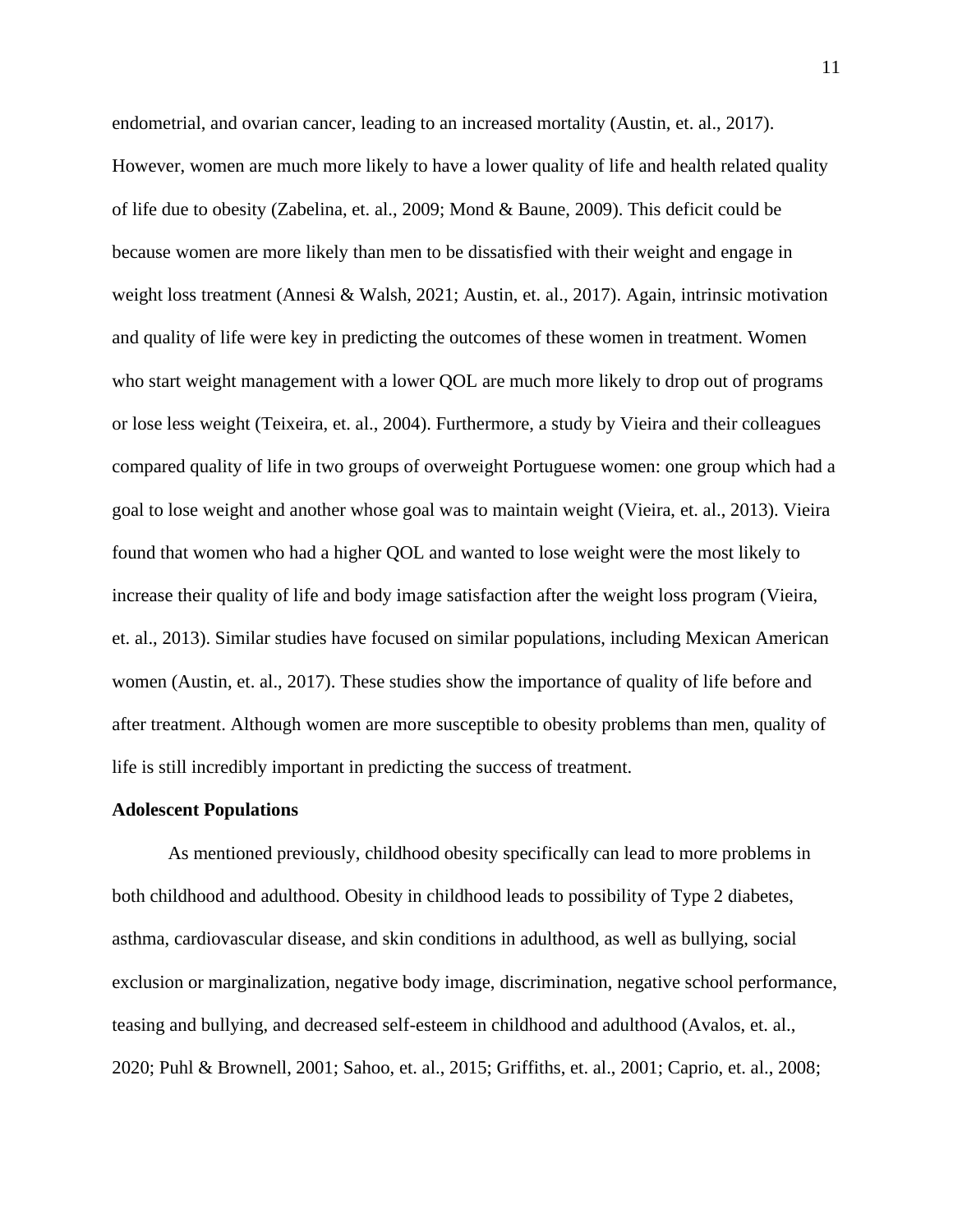Jensen & Steele, 2012). All these factors are subsequently related to lower quality of life among adolescents; although research has found that the intrinsic factors such as body image and selfesteem have a higher impact than extrinsic factors on both quality of life and motivation for weight loss (Jensen, et. al., 2014). Obesity is more prevalent in kids with autism spectrum disorder (ASD) and attention-deficit/hyperactivity disorder (ADHD), and it can lead to depressive behaviors early in life (Nicol, et. al., 2019; Colon, et. al., 2019).

For children and adolescents, the Epstein's Stoplight Eating Plan, which consists of dietary changes such as consuming fruits and vegetables and fewer foods high in sugar and fat, has been widely used (Wilfley, et. al., 2007). Behavioral self-monitoring programs are highly effective; but because of the effectiveness of these programs, there is not much evidence on the efficiency of behavioral weight loss treatments in children (Jensen, et. al., 2019). Furthermore, measurements like the Youth Quality of Life-Weight Instrument (YQOL-W), which measures a child's perceptions of their self, social life, and environment, have been made for children (Avalos, et. al., 2020; Knopfli, et. al., 2008).

Because of the interdependence of child and parent, many behavioral treatments have focused on the family relationship. For example, the "TEAM UP" program was created to teach parents of ASD children how to monitor their child's food and exercise routine (Matheson, et. al., 2019). Similarly, a 2019 study measured body the child and parent report of quality of life and obesity treatment response. In this study, quality of life was not a predictor of weight reduction but was related on the similarity between the child self-report and parent-report on child (Colon, et. al., 2019). However, this study only used the Beck Depression Inventory in assessing quality of life instead of the other standard measures. By involving the parents in family-based behavioral weight loss treatment (FBT), researchers attempt to gain a better picture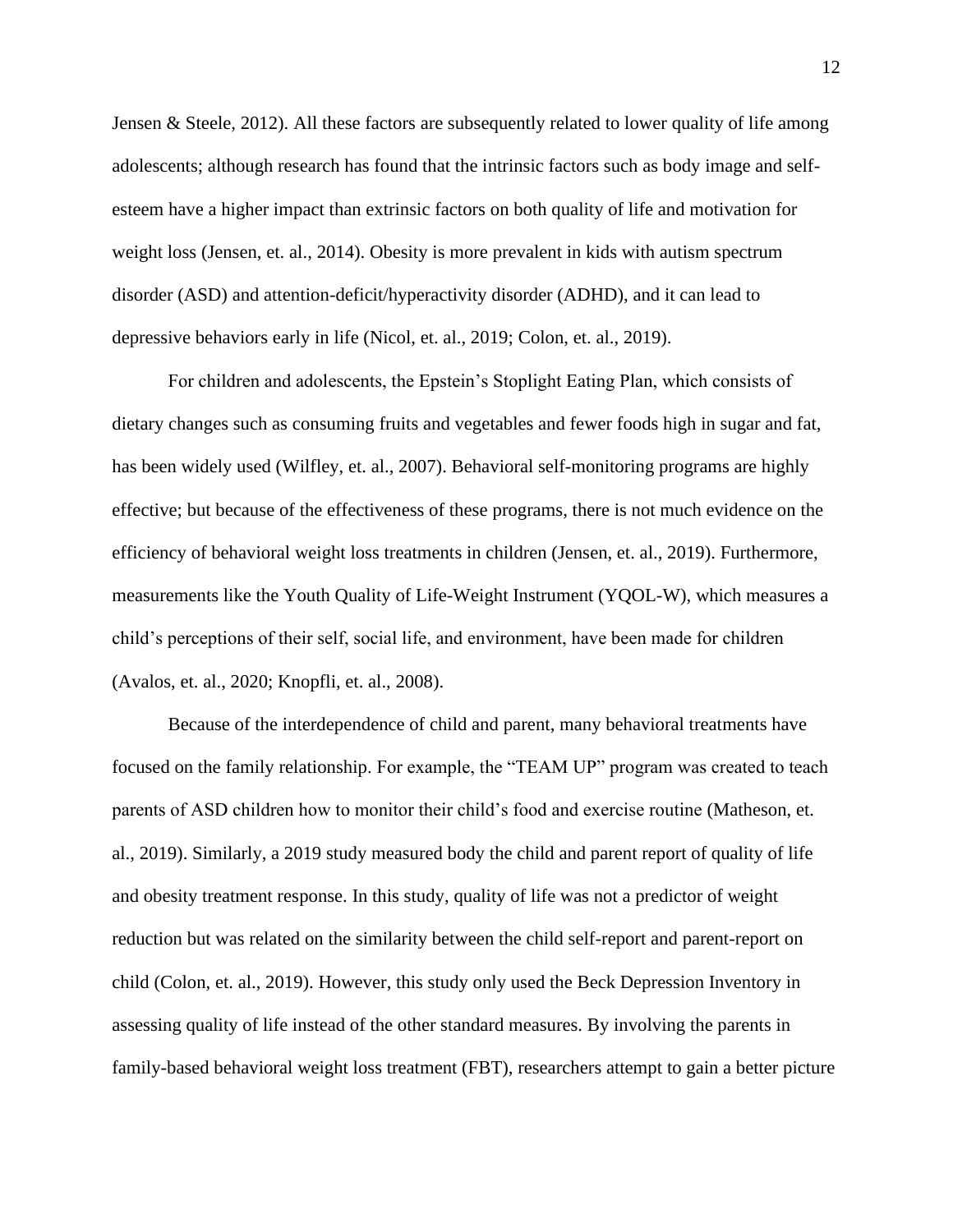of a child's quality of life. Through these treatments, researchers have found that there is an indirect relationship between familism and QOL measures (Avalos, et. al., 2020). There is, however, more research that needs to be done to understand the relationship between childhood obesity and quality of life.

# **Elderly Populations**

Because of their bodily differences, elderly people should treat weight loss and quality of life differently than the average population. Due to aging, weight often naturally reduces in the abdomen; but regular behavioral treatments recommend losing a significant amount of weight in this area (Alibhai, et. al., 2005). Sadly, this miscommunication often leads to a deterioration in health and functional status (Alibhai, et. al., 2005). Instead of losing weight, it is often recommended that elderly people should try to maintain their weight to improve their healthrelated quality of life (So, 2019). There needs to be more education done and elderly-specific treatments created to help this population increase their quality of life and stay healthy overall.

#### **The Impact of Mental Health on QOL**

#### **Body Satisfaction and Self-Esteem**

Another mediator in the relationship between quality of life and weight is body satisfaction. These factors are directly linked, even when BMI is not a factor (Olson, 2017; Wilson, et. al., 2013). Greater body dissatisfaction often leads to more emotional eating and lower diet efficacy, which in turn leads to lower overall quality of life (Olson, 2017). Even when people have tried basic BWL interventions, body satisfaction leads to poorer adherence and attention (Austin, et. al., 2017). Furthermore, in those who have greater body dissatisfaction, unintentional weight loss is associated with lower HRQL in mobility, pain and discomfort, usual activities, and self-care, again showing that weight loss is not a key factor in determining the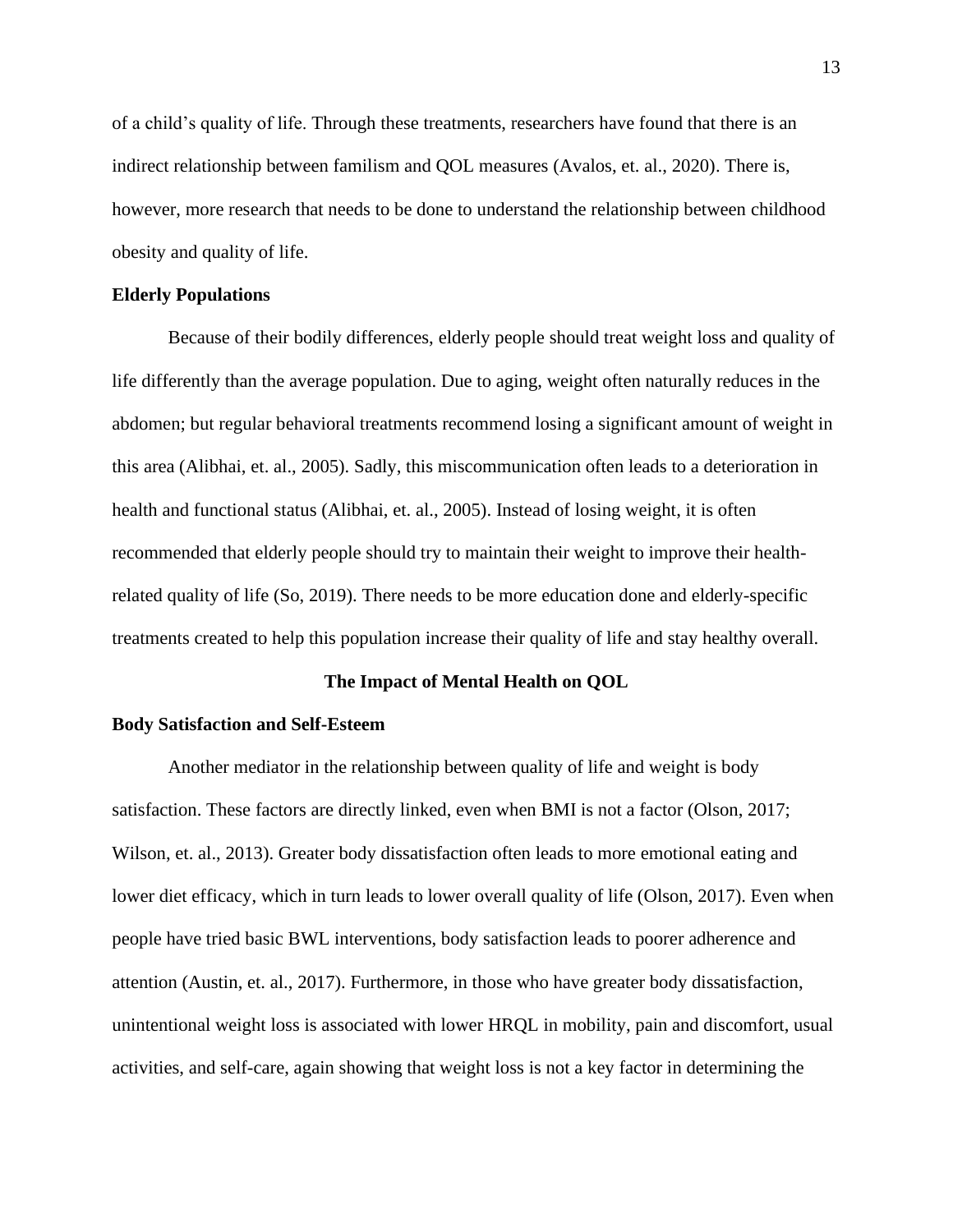relationship between QOL and weight loss (So, 2019). From this data, we find that those with lower body satisfaction have a lower quality of life with or without weight loss; furthermore, we can assume that there is a direct relationship between self-esteem and quality of life (Avalos, et. al., 2020).

# **Mental Disorders' Impact on Quality of Life**

Due to this relationship between self-esteem and quality of life, researchers have taken a step further in measuring the impacts of depression. 10-34% of those initiating behavioral weight loss treatments have depressive symptoms (Godfrey, et. al., 2019). While previous studies have suggested that behavioral weight loss programs lessen depression (Wing, et. al., 2002), studies that measure quality of life suggest that depressive symptoms play much more of a factor in overall weight loss. In those with continuing depressive symptoms after program completion, quality of life measures can be much lower than their non-depressed counterparts (Truong, 2016). Furthermore, those with obesity report a lower quality of life when specifically combined with depressive symptoms or binge eating tendencies (De Wit, et. al., 2010). Even when combined with weight loss, depression has a significant impact on weight loss and needs to be treated separately for patients to grasp the full effects of behavioral weight loss treatments.

Because of these new findings, mood-related weight control studies have been created to target both mood and weight. As mentioned previously, acceptance-based treatments (ABT) have been found to be significant in improving mood and overall quality of life; but results vary on their impact on weight loss (Sasdelli, et. al., 2018). Due to the difficult nature of battling depression and obesity, patients are much more likely to drop out and not reap the full benefits of the program (Sasdelli, et. al., 2018). A new program named Research Aimed at Improving Both Mood and Weight (RAINBOW) has been specifically created to improve both obesity and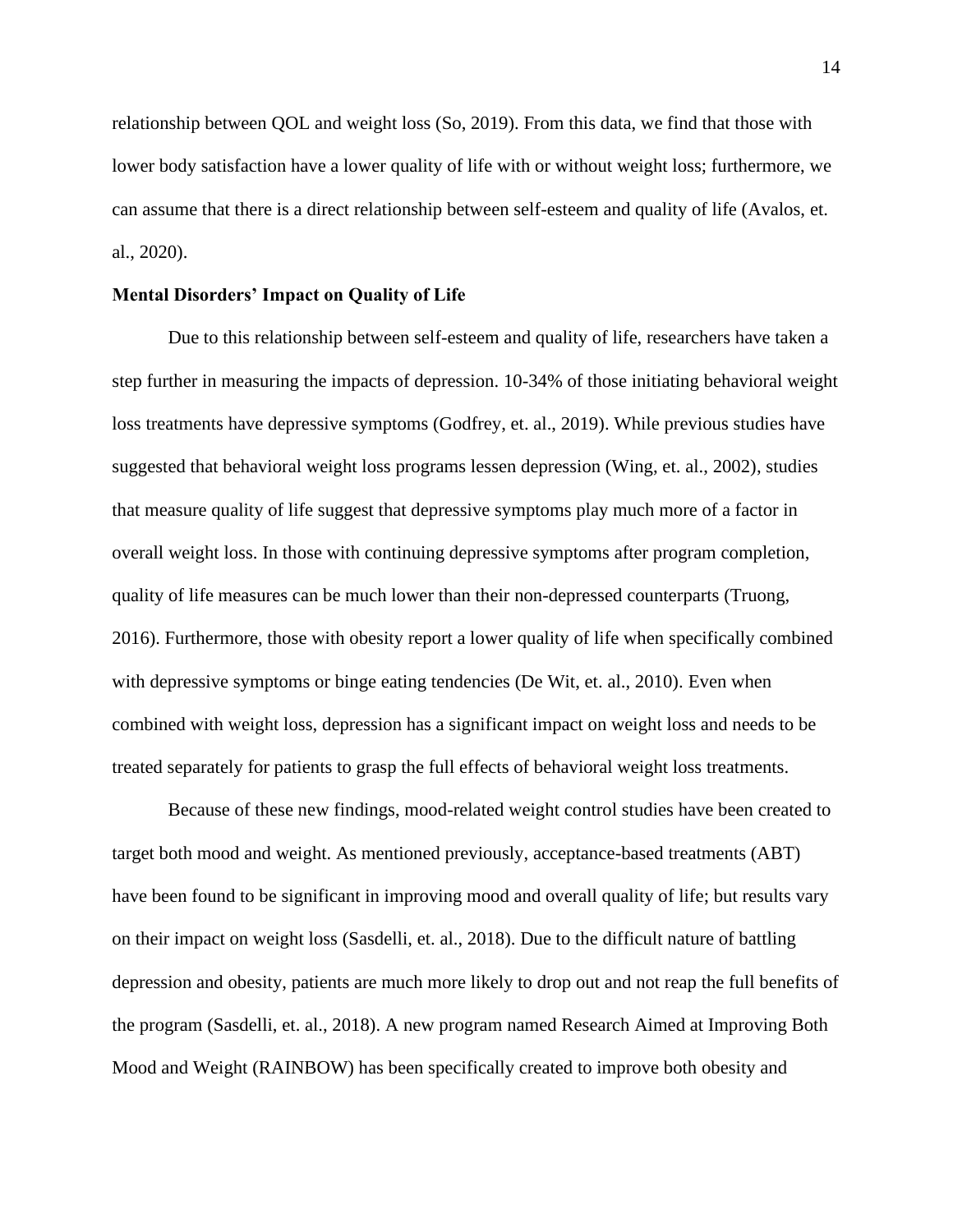depression. In this 12-month program, both BMI and BDI scores decrease significantly compared to "usual care" (i.e., behavioral weight loss treatments) (Ma, et. al., 2019). RAINBOW and similar programs could be the future of weight loss programs, especially for those dealing with mental illness.

#### **Is Weight Loss Essential to Increase Quality of Life?**

Previously, we have understood that weight loss is a definite factor in increasing quality of life and that motivation is key in predicting an increase in weight loss and quality of life; however, is actual weight loss needed for these treatments, especially behavioral treatments, to be effective in bettering quality of life? Early investigators of weight loss treatments believed that those who bring back their weight more at risk to eating disorders or depression, but recent research has taken a step further in understanding that those with an increase in QOL have the easiest time keeping weight off (Vieira, et. al., 2013). These people often report having an increased energy, mood, mobility, and self-confidence (Vieira, et. al., 2013). In a 2019 study, Meyer and their colleagues compared two groups: weight acceptance and weight loss (Meyer, et. al., 2019). Surprisingly, Meyer found that those in the weight acceptance group were much happier, self-compassionate, and often had a higher quality of life after treatment (Meyer, et. al., 2019). To understand this idea, researchers connect quality of life and weight treatment programs to a concept called psychological flexibility, or "An individual's ability to be connected with and conscious of the present moment and to engage in values-consistent behavior even in the presence of difficult emotions, thoughts, memories, or sensations" (Hayes, Storsahl, & Wilson, 1999). It seems that many people simply need an increase in their psychological flexibility to gain a better appreciation for themselves and in turn a higher quality of life. While weight loss is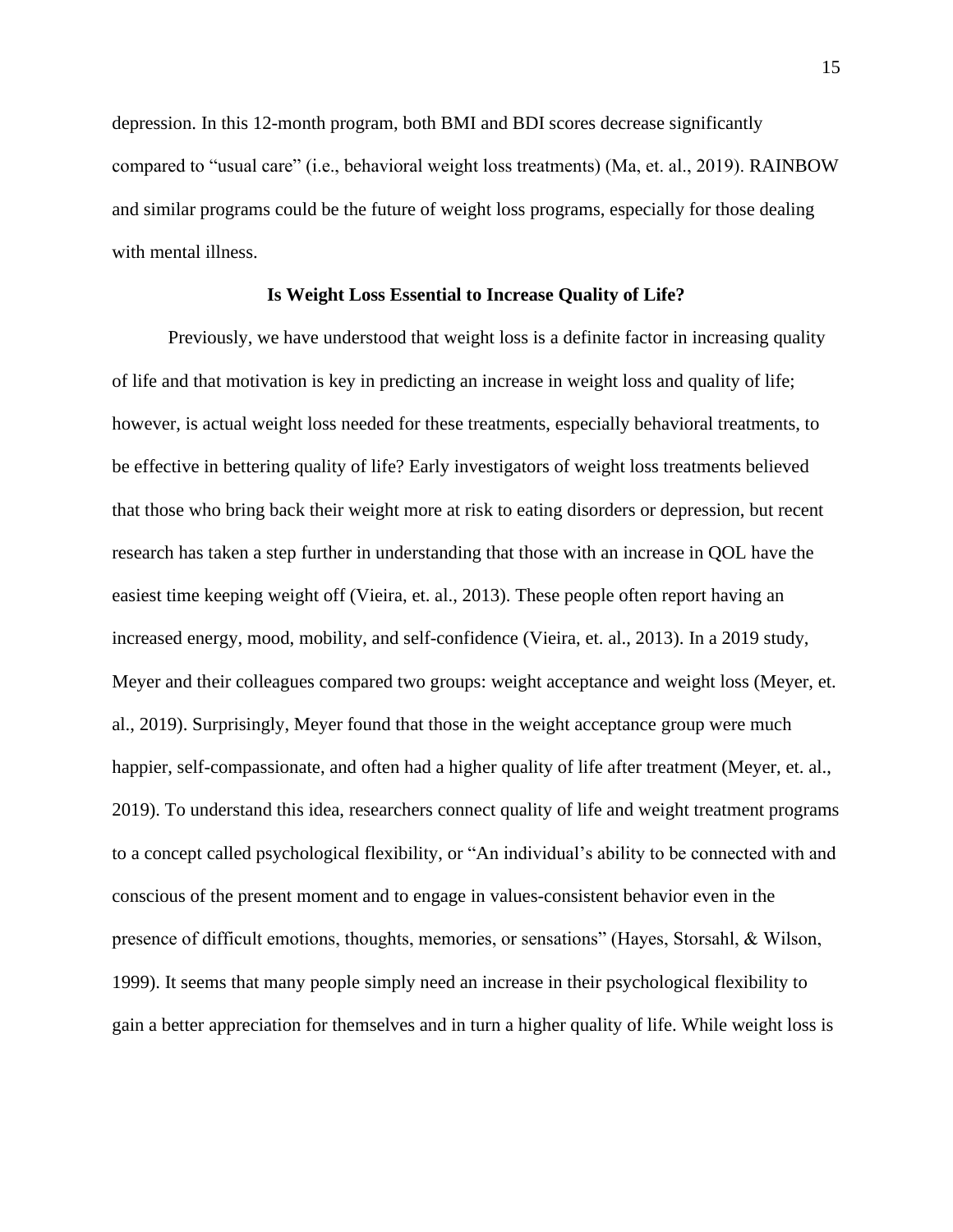important, it is useful to understand that weight does not need to decrease for people to still have a better quality of life and self-esteem.

## **Future Research**

There are multiple important factors to consider when understanding the relationship between weight loss and quality of life. First, from our analysis, we understand that behavioral weight loss has stayed true to its reputation in being the best form of treatment for weight loss. The simple combination of diet and exercise through these programs reap significant benefits in both weight loss and quality of life. However, other treatments can be considered depending on a person's situation. Weight loss surgery is significantly beneficial to many people; and unlike its reputation, surgery does a great job in getting rid of weight loss while also increasing quality of life. Further research should ultimately be done to understand this relationship better, since there are currently only hypotheses about whether the increase in quality of life has to do with the surgery itself or its accompanying diet programs. Furthermore, there needs to be more research done to prove the effectiveness of acceptance-based treatments: currently, it seems as though these treatments may have an impact on weight loss, but they are much better about increasing quality of life. However, a meta-analysis of these studies could truly conclude whether ABT has a significant effect on weight loss. While other treatments may be more practical depending on the person's situation, though, behavioral weight loss should continue to be the go-to route for improving weight and quality of life.

Next, it seems that even more research needs to be done on specific populations to understand the impacts of behavioral weight loss across demographics. Many populations have multiple factors which complicate the relationship between weight loss and quality of life: for example, in elderly populations, weight loss should not be taught, since it can be more harmful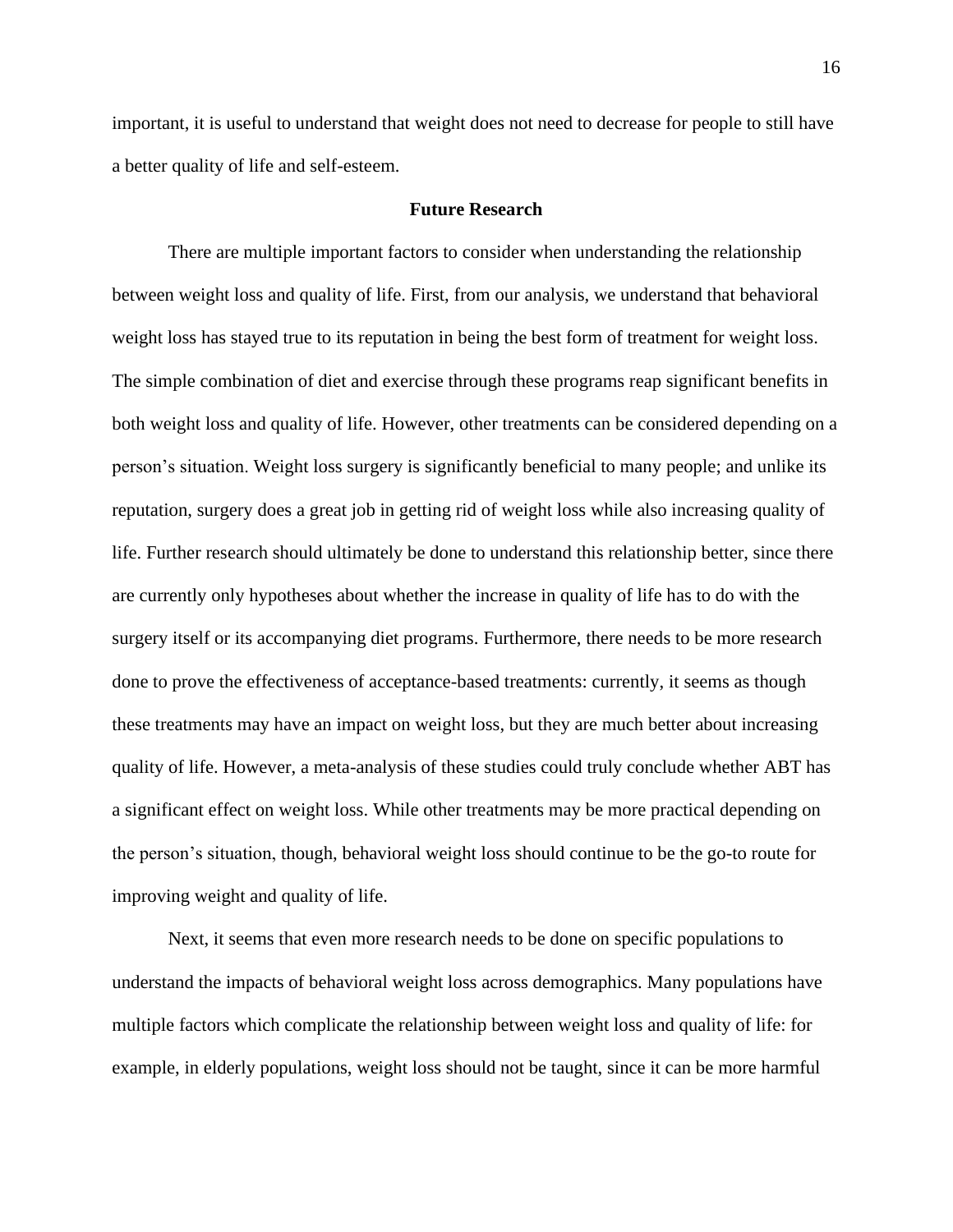then beneficial. Instead, weight maintenance programs should be taught to elderly populations, and this understanding should be included in all weight loss education to avoid significant problems when older. Furthermore, childhood populations include multiple factors when considering weight loss: first, most children in weight loss treatment programs are not admitted of their own will, which may affect their motivation and overall weight loss; second, family relationships are known to have a significant impact on a child's weight loss treatment and quality of life; and third, childhood obesity is known to have a significant impact on adult quality of life. These factors should be better assessed to understand the relationship between weight loss and quality of life and to create the best program possible for childhood demographics. Ultimately, these additional factors need to be considered when applying weight loss treatment programs to specific populations.

It is also important to understand the importance of mental disorders on weight loss treatment. Depression and binge eating disorder specifically can significantly decrease quality of life, even after weight loss treatment; and they can make quality of life even lower during obesity. These disorders need to be treated first before considering care, or certain programs such as the RAINBOW could be used to treat both mood and weight loss. Further education needs to be done across demographics to help people understand that mental health is the most important priority before engaging in weight loss treatment, especially since depression (10-34%), binge eating tendencies (34-77%), and binge eating disorder (27%) are so prevalent among those who engage in weight loss programs (Godfrey, et. al., 2019). Only after treating these disorders can patients fully reap the benefits of weight loss treatment and have an increase in quality of life over time.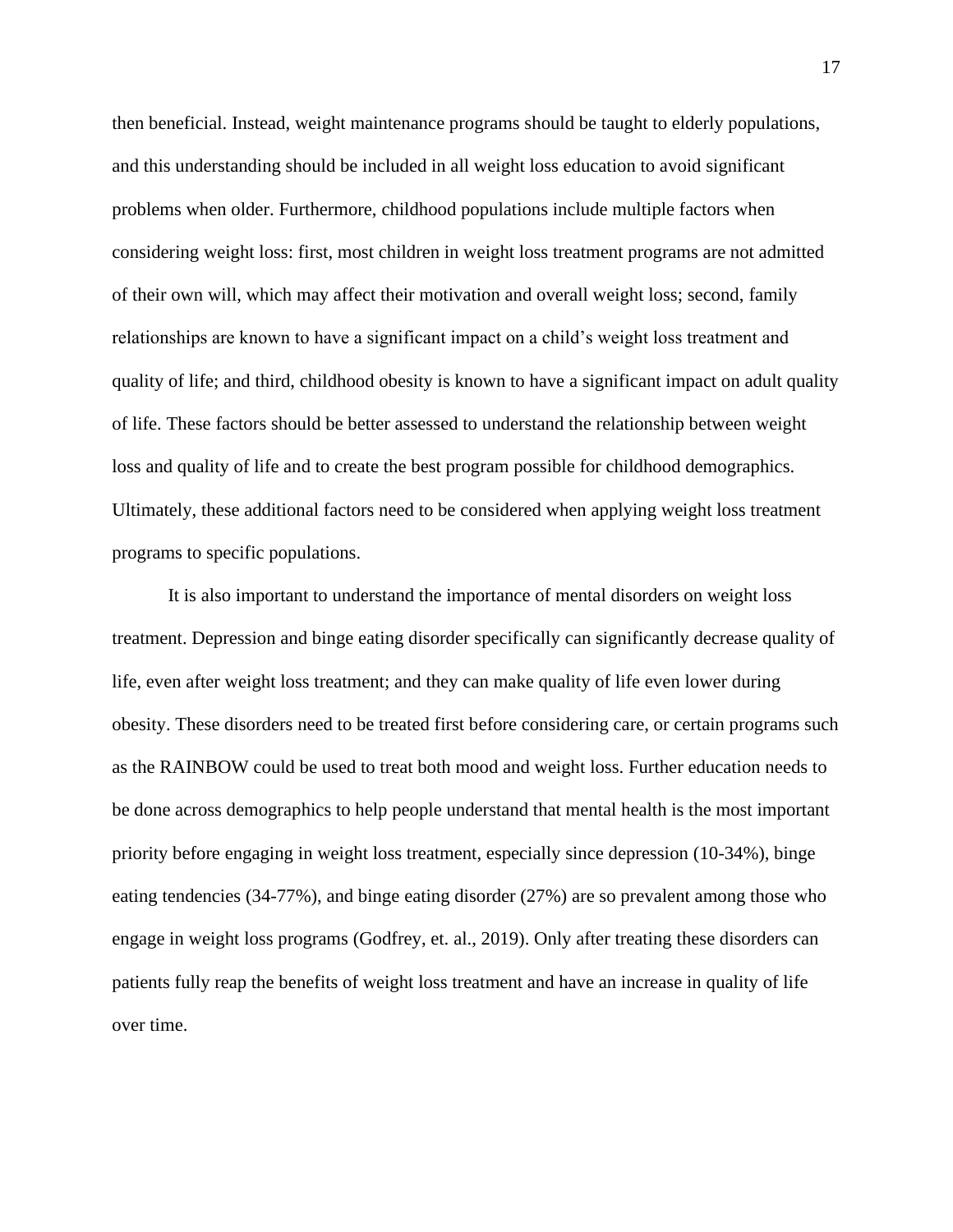Through these assessments, it is possibly most important to consider that it is mood and self-esteem which are the true factors in increasing quality of life. Across studies, it seems that quality of life increases with body acceptance and not just weight loss. Furthermore, specific weight loss treatments such as exercise may prove to be such effective because of their impacts on mood and self-esteem over time. Replication treatments should be done to prove the relationship between psychological flexibility, quality of life, and weight loss; and people should be educated in this relationship before engaging in behavioral weight loss treatment. For some, improving mood and self-esteem may be more effective than the average weight loss treatment. Understanding this relationship could be incredibly helpful to those who have issues with selfesteem and obesity.

While we understand that there is a significant relationship between weight loss and quality of life, other factors need to be considered before engaging in weight loss programs. Although behavioral weight loss treatment is most effective across the board, other treatments could be considered, especially when engaging with specific demographics such as the elderly or children. Furthermore, there needs to be better education and research on the relationship between mood, quality of life, and weight loss. Only after this education can people be the most prepared when engaging in weight loss programs.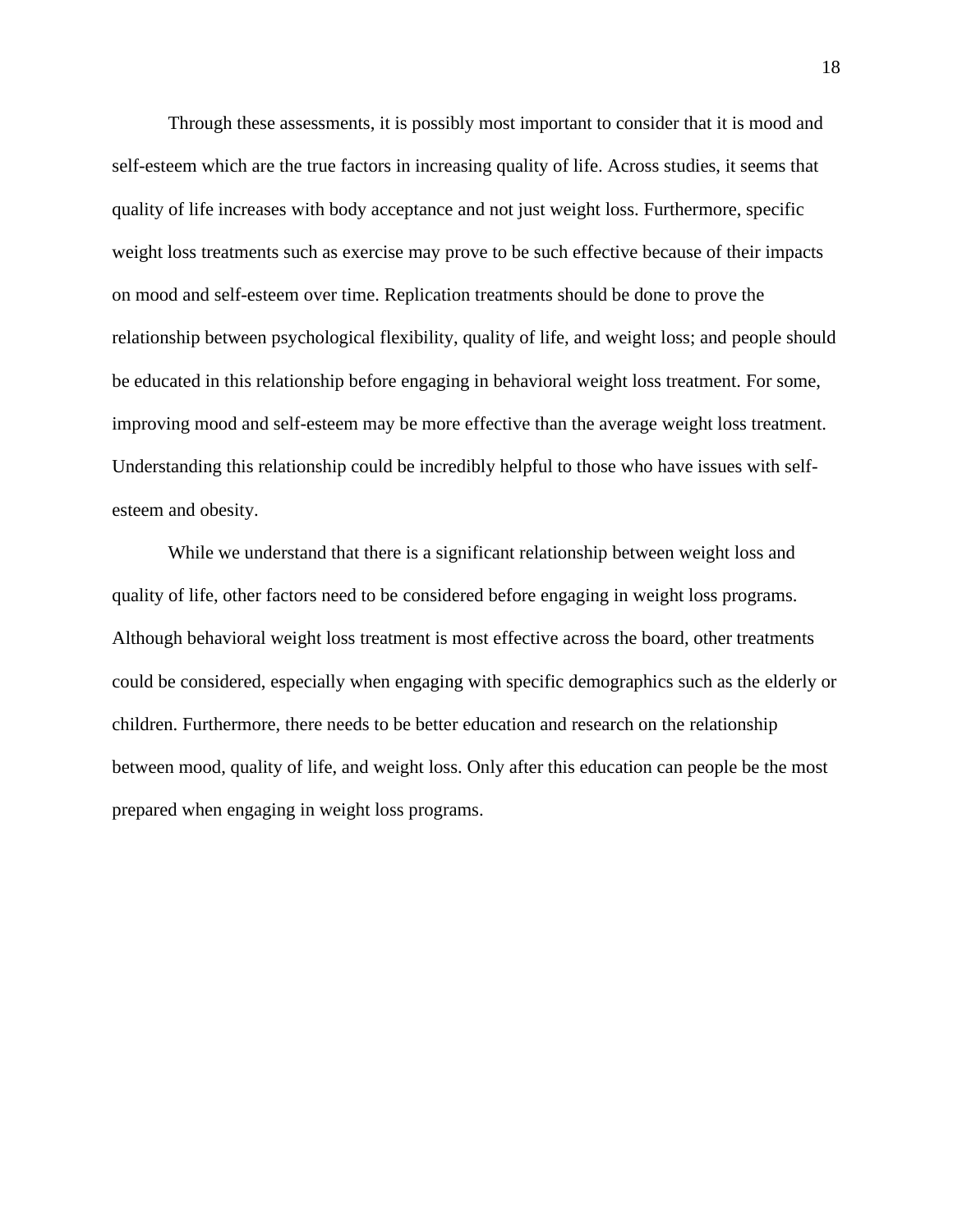#### Works Cited

- Alibhai, S. M. H., Greenwood, C., & Payette, H. (2005). An approach to the management of . unintentional weight loss in the elderly people. *Canadian Medical Association Journal, . 172*, 773-780.
- Annesi, J. J. (2019). Exercise effects on mood, and its associations with self-regulatory skills, . self-efficacy, and eating changes during the year following weight-loss treatment. *Women & . Health, 59*(6), 687-701. https://doi.org/10.1080/03630242.2018.1544968
- Annesi, J. J., & Johnson, P. H. (2015). Theory-based psychosocial factors that discriminate . between weight-loss success and failure over 6 months in women with morbid obesity . receiving behavioral treatments. *Eating and Weight Disorders: Studies on Anorexia, . Bulimia, and Obesity, 20*, 223-32. https://doi.org/10.1007/s40519-014-0159-7
- Annesi, J. J. & Walsh, S. M. (2021). Evaluation of a new causal chain model for predicting . embedded psychosocial and behavioral relationships in a community-based obesity . treatment seeking maintained weight loss. Scandinavian Journal of Psychology, 62(4), 574 . -585. https://doi-org/10.1111/sjop.12741
- Austin, J. L., Serier, K. N., Sarafin, R. E., & Smith, J. E. (2017). Body dissatisfaction predicts . behavioral weight loss treatment adherence in overweight Mexican American women. *Body . Image, 23*, 155-161. http://doi.org/10.1016/j.bodyim.2017.08.002
- Avalos, M. R. A., Ayers, S. L., Patrick, D. L., Jager, J., Castro, F. G., Konopken, Y. P., Olson, . M. L., Keller, C. S., Soltero, E. G., Williams, A. N., Shaibi, G. Q. (2020). Familism, self . -esteem, and weight-specific quality of life among latinx adolescents with obesity. *Journal . of Pediatric Psychology, 45*(8), 848-857. https://dx.doi.org/10.1093/jpepsy/jsaa047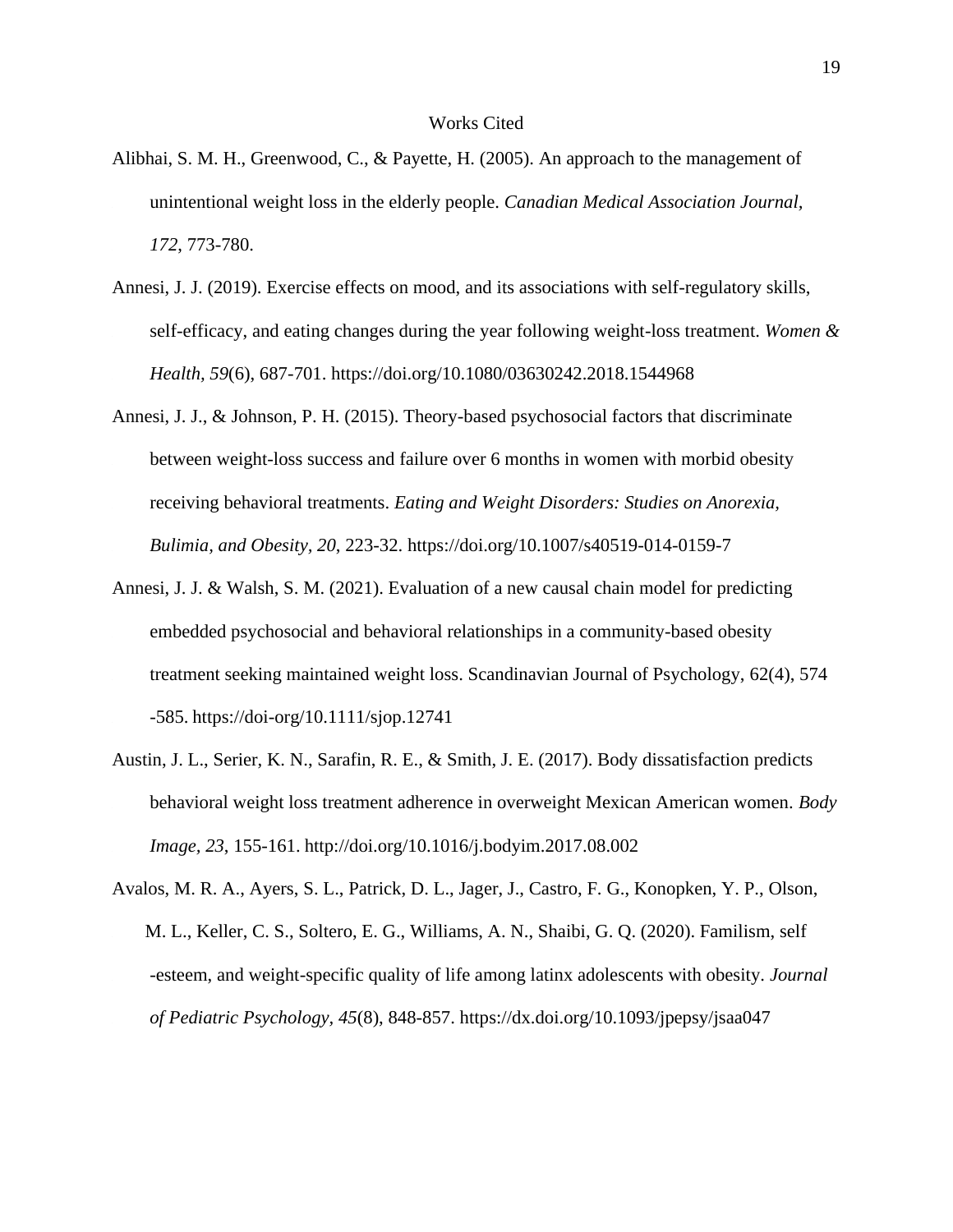- Baker, C. W., & Brownell, K. D. (2000). Physical activity and maintenance of weight loss: . Physiological and psychological mechanisms. In Physical activity and obesity, ed. C. . Bouchard, 311–28. Champaign, IL: Human Kinetics.
- Baum, C. & Ford, W. F. (2004). The wage effects of obesity: a longitudinal study. *Health . Economics, 13*, 885-889. https://doi.org/10.1002/hec.88
- Bray, G. A., Fruhbeck, G., Ryan, D. H., & Wilding, J. P. (2016). Management of obesity. . Lancet, 387(10031), 1947-1956. https:doi.org/10.1016/S0140-6737(16)00271-3
- Caprio, S., Daniels, S. R., Drewnowski, A., Kaufman, F. R., Palinkas, L. A., Rosenbloom, A. L., . & Schwimmer, J. B. (2008). Influence of race, ethnicity, and culture on childhood obesity: . Implications for prevention and treatment. *Obesity, 16,* 2566-2577.
- Conlon, R. P. K., Hurst, K. T., Hayes, J. F., Balantekin, K. N., Stein, R. I., Saelens, B. E., . Brown, M. L., Sheinbein, D. H., Welch, R. R., Perri, M. G., Schechtman, K. B., Epstein, L. . H., & Wilfley, D. E. (2019). Child and parent reports of children's depressive symptoms in . relation to children's weight loss response in family-based obesity treatment. *Pediatric . Obesity, 14*(7), 1-7. https://doi.org/10.1111/ijpo.12511
- De Wit, L. M., Fokkema, M., van Straten, A., Lamers, F., Cuijpers, P., & Penninx, B. W. (2010). . Depressive and anxiety disorders and the association with obesity, physical, and social . activities. Depression and Anxiety, 27(11), 1057–1065.<https://doi.org/10.1002/da.20738>
- Duncan, J. M., Janke, E. A., Kozak, A. T., Roehrig, M., Russell, S. W., McFadden, H. G., . Demott, A., Pictor, A., Hedeker, D., & Spring, B. (2011). PDA+: A Personal Digital . Assistant for Obesity Treatment – An RCT testing the use of technology to enhance weight loss treatment for veterans. *BMC Public Health*, 11, 223. https://dx.doi.org/10.1186/1471 . -2458-11-223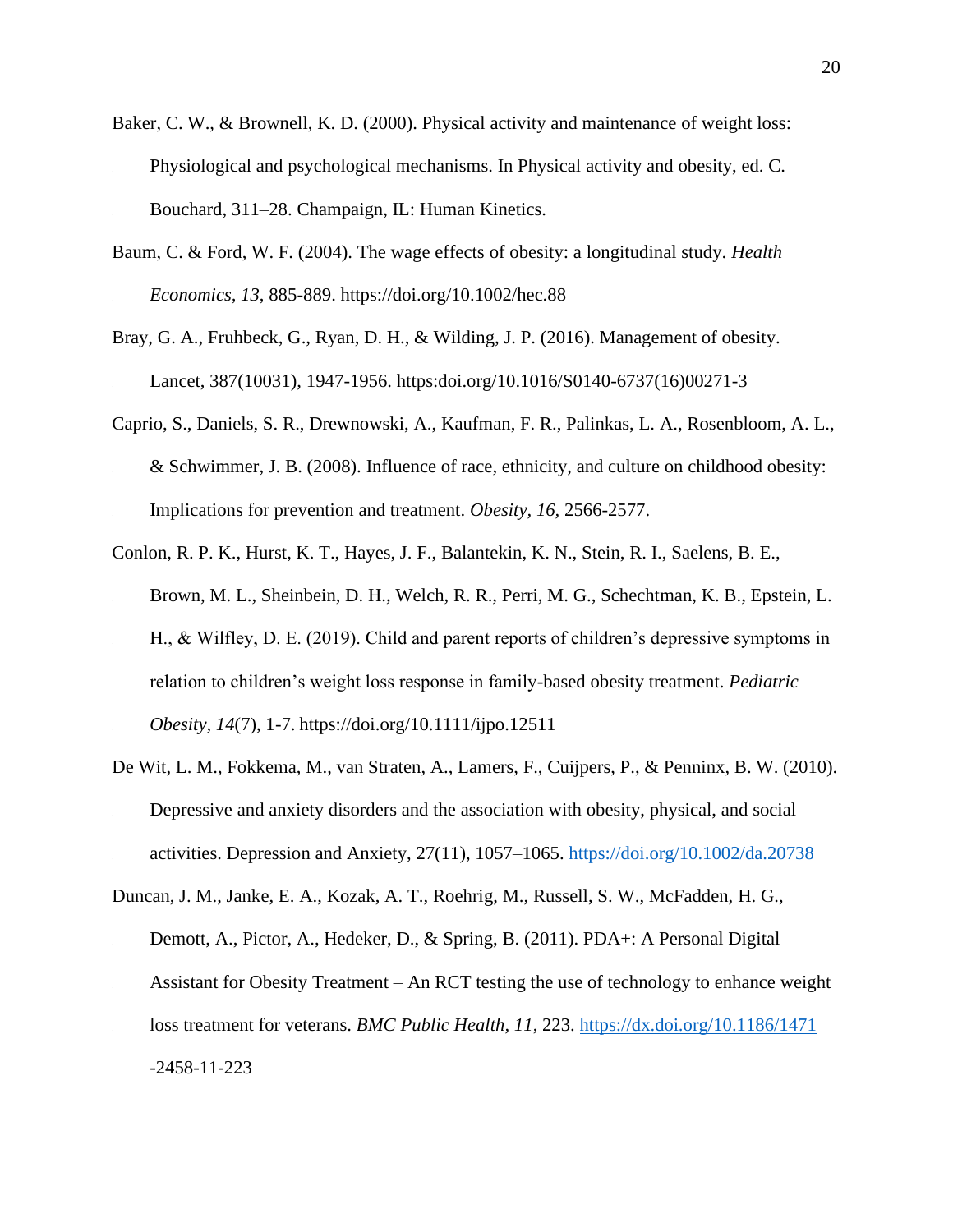- Evans, B. C., Murray, H. B., Muratore, A. F., Lantz, E. L., & Juarascio, A. S. (2019). . Developing an acceptance-based behavioral weight loss treatment for individuals with . binge eating pathology: A preliminary proof of concept study and clinical case series. . *Cognitive and Behavioral Practice, 26*(2), 395-410. [http://doi.org](http://doi.org/)  . /10.1016/j.cbpra.2018.05.004
- Forman, E. M. & Butryn, M. L. (2015). A new look at the science of weight control: How . acceptance and commitment strategies can address the challenge of self-regulation. . *Appetite, 84*, 171-180. https://doi.org/10.1016/j.appet.2014.10.004.
- Forman, E. M., Butryn, M. L., Manasse, S. M., Crosby, R. D., Goldstein, S. P., Wyckoff, E. P., . & Thomas, J. G. (2016). Acceptance-based versus standard behavioral treatment for . obesity: Results from the mind your health randomized control trial. *Obesity, 24*(10), 2050 . -2056. <https://doi.org/10.1002/oby.21601>
- Friedman, K. E., Ashmore, J. A., & Applegate, K. L. (2008). Recent experiences of weight-based . stigmatization in weight loss surgery population: Psychological and behavioral correlates. . *Obesity, 16*(S2), S69-S74. https://doi.org/10.1038/oby.2008.457
- Godfrey, K. M., Butryn, M. L., Forman, E. M., Martinez, M., Roberts, S. R., Sherwood, N. E. . (2019). Depressive symptoms, psychological flexibility, and binge eating in individuals . seeking behavioral weight loss treatment. Journal and Contextual Behavioral Science, 14, . 50-54. http://doi.org/10.1016/j.jcbs.2019.09.005
- Griffiths, L., Parsons, T., & Hill, A. (2001). Self-esteem and quality of life in obese children and . adolescents: A systematic review. *International Journal of Pediatric Obesity, 5*, 282-304.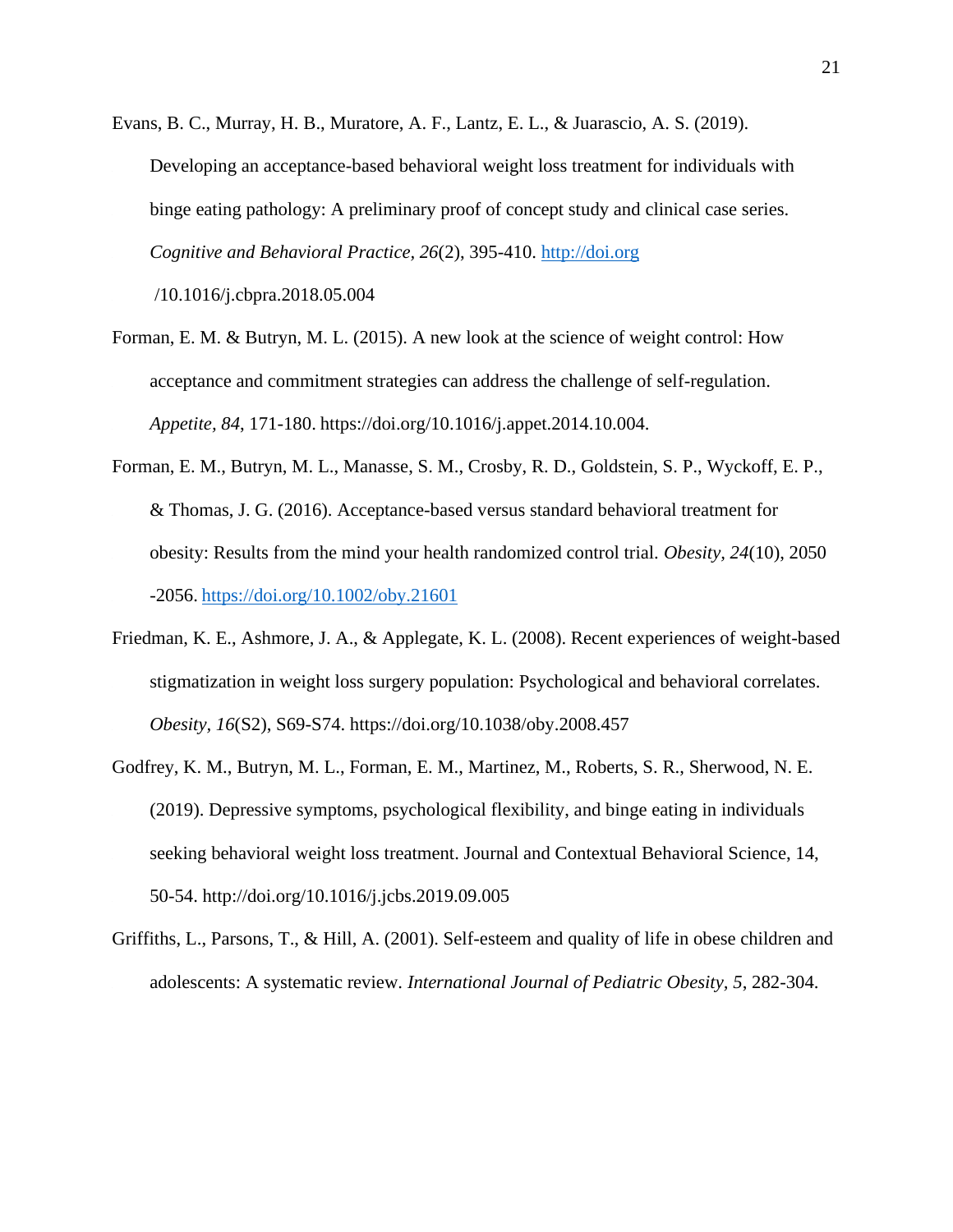- Hales, C. M., Carroll, M. D., Fryar, C. D., & Ogden, C. L. (2017). Prevalence of obesity among . adults and youth: United States, 2015-2016. *NCHS Data Brief, No. 288.* National Center . for Health Statistics.
- Hayes, S. C., Strosahl, K., & Wilson, K. G. (1999). Acceptance and commitment therapy: An . experiential approach to behavior change. New York: Guilford Press.
- Hilbert, A., Neuhaus, P, Kohler, N, Petroff, D., Hay, P., & Hubner, C. (2021). Group cognitive . remediation therapy prior to behavioral weight loss treatment for adults with severe obesity: . A randomized clinical trial. *Journal of Consulting and Clinical Psychology, 89*(8), 695-706. . https://doi.org/10.1037/ccp0000668
- Hult, M. (2020). Next in bariatric surgery the role of lifestyle and adequate information to . improve patients' quality of life and health. Karolinska Institute.
- Jensen, C. D., Duraccio, K. M., Barnett, K. A., Fortuna, C., Woolford, S. J., & Giraud-Carrier, C. . G. (2019). Feasibility, acceptability, and preliminary effectiveness of an adaptive text . messaging intervention for adolescent weight control in primary care. *Journal of Pediatric . Psychology, 7*(1), 57-67. http://dx.doi.org/10.1037/cpp0000268
- Jensen, C. D., Duraccio, K. M., Hunsaker, S. L., Rancourt, D., Kuhl, E. S., Jelalian, E., & Wing, . R. R. (2014). A qualitative study of successful adolescent and young adult weight losers: . Implications for weight control intervention. Childhood Obesity, 10(6), 482-490.
- Jensen, C. D., & Steele, R. G. (2012). Longitudinal associations between teasing and health . -related quality of life among treatment-seeking overweight and obese youth. *Journal of . Pediatric Psychology, 37*(4), 438-447.<https://doi.org/10.1093/jpepsy/jsr108>
- Kessler, Y., Olmer, L., Raziel, A., Goitein, D., & Dankner, R. (2018). Associations of dietician . follow-up counselling visits and physical exercise with weight loss one year after sleeve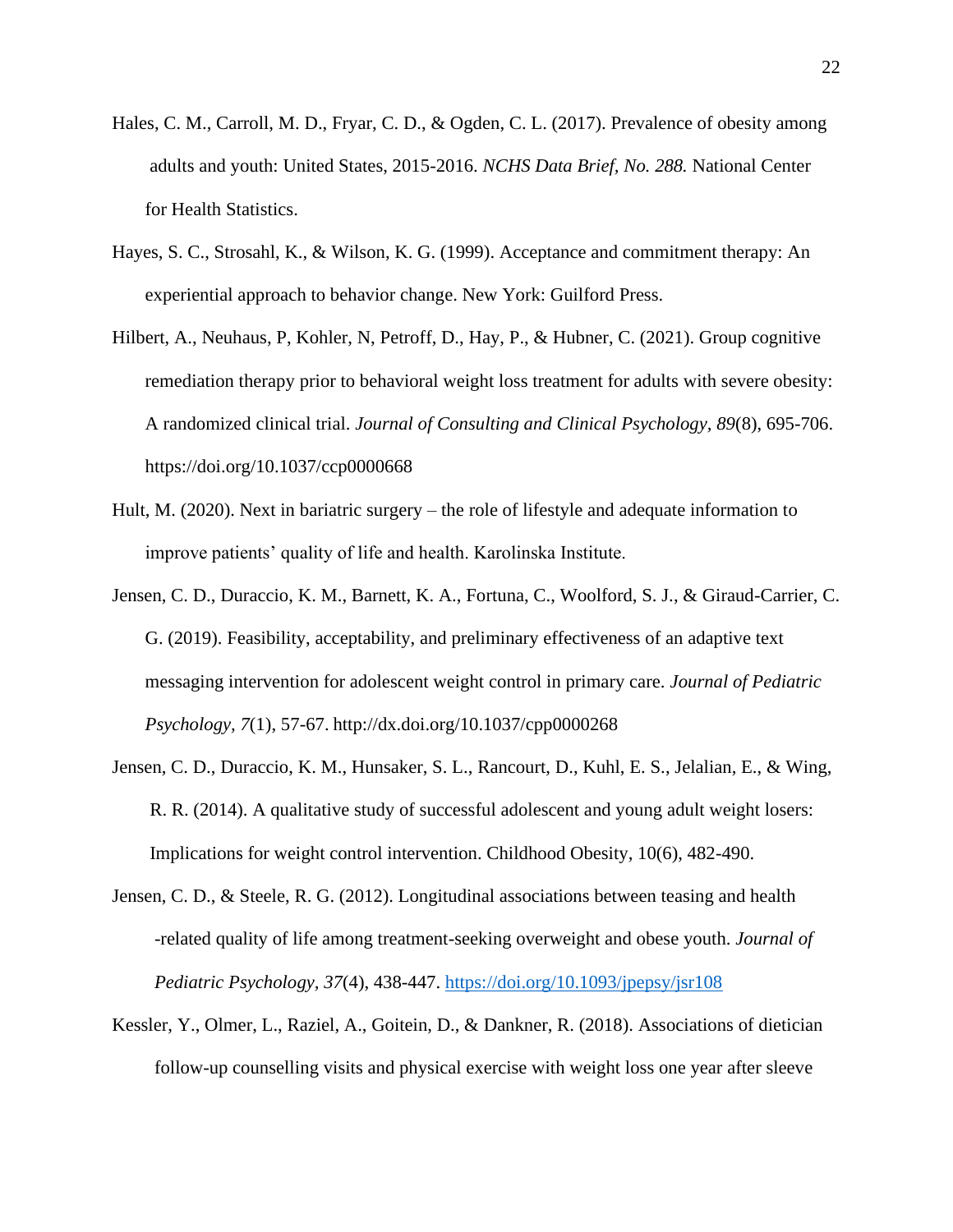. gastrectomy. *Eating and Weight Disorders, 25*, 143-150. [https://doi/org/10.1007/s40519](https://doi/org/10.1007/s40519%20%20%20%20%20%20%20%20%20%20%20%20%20%20%20%20%20%20%20%20%20%20%20.%20%20%20%20%20%20%20%20-018-0531-0)   $-018-0531-0$ .

- Knopfli, B. H., Radtke, T., Lehmann, M., Schatzle, B., Eisenblatter, J., Gachnang, A., . Wiederkehr, P., Hammer, J., & Brooks-Wildhaber, J. (2008). Effects of a multidisciplinary . inpatient intervention on body composition, aerobic fitness, and quality of life in severely . obese girls and boys. *Journal of Adolescent Health, 42*, 119-127.
- Kolotkin, R. L., & Crosby, R. D. (2002). Psychometric evaluation of the impact of weight on . quality of life-lite questionnaire (IWQOL-Lite) in a community sample. *Quality of Life . Research, 11*(52), 157-171.<https://doi.org/10.1023/A:1015081805439>
- Kraschnewski, J. L., Boan, J., Esposito, J., Sherwood, N. E., Lehman, E. B., Kephart, D. K., & . Sciamanna, C. N. (2010). Long-term weight loss maintenance in the United States. . *International Journal for Obesity, 34*, 1644-1654. https://doi.org/10.1038/ijo.2010.94
- Lenhart, A. (2015). *Teens, social media & technology overview 2015.* Retrieved from . https://www.pewinternet.org/2015/04/09/teens-and-social-media-tecnology-2015/:
- Ma, J., Rosas, L. G., Lv, N., Xiao, L., Snowden, M. B., Venditti, E. M., Lewis, M. A., . Goldhaber-Fiebert, J. D., & Lavori, P. W. (2019). Effect of integrated behavioral weight loss treatment and problem-solving therapy on body mass index and depressive symptoms . among patients with obesity and depression: The RAINBOW randomized clinical trial. . Journal of the American Medical Association, 321(9), 869-879. . http://doi.org/10.1001/jama.2019.0557
- Matheson, B. E., Drahota, A., & Boutelle, K. N. (2019). A pilot study investigating the . feasibility and acceptability of parent-only behavioral weight loss treatment for children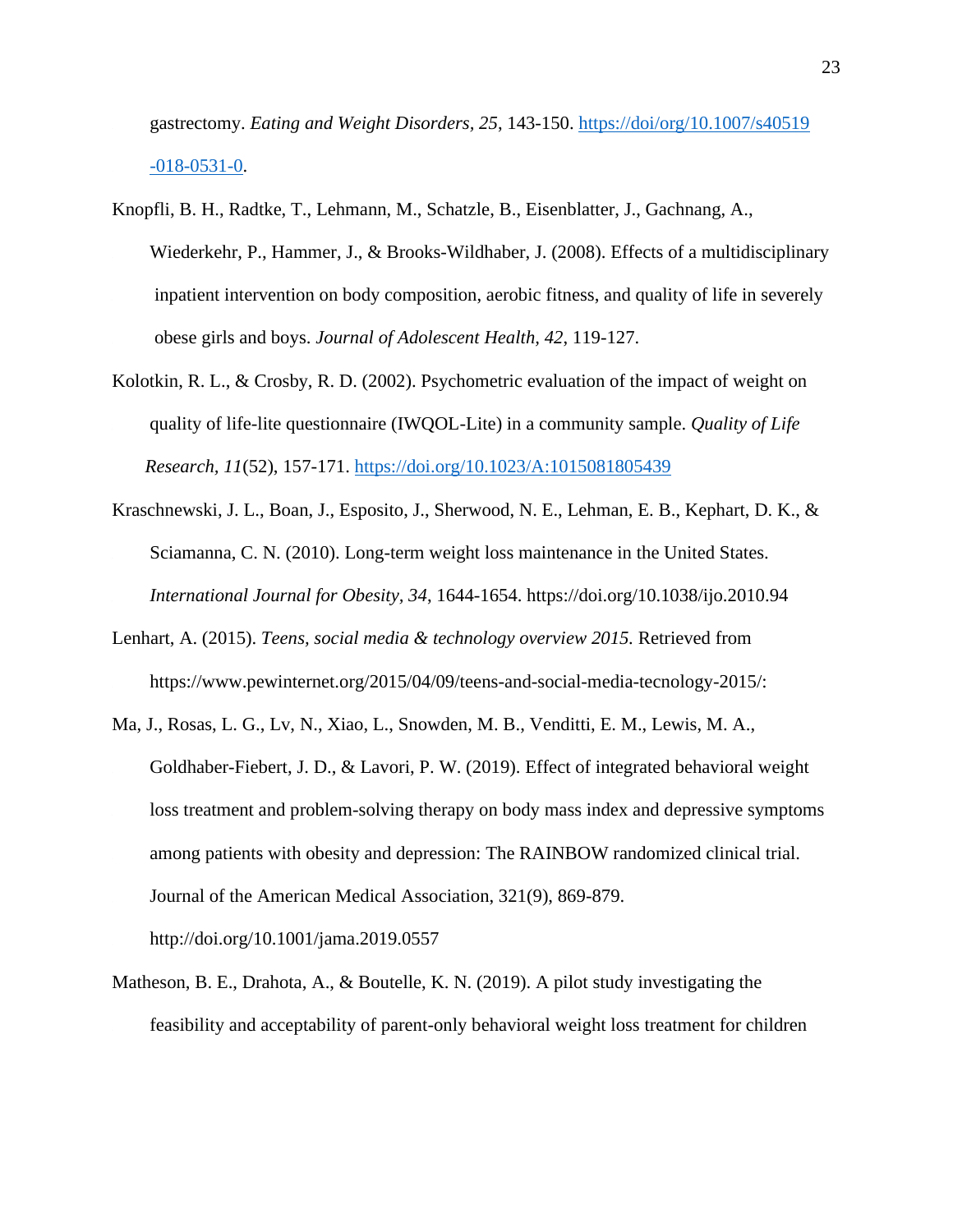. with autism spectrum disorder. *Journal of Autism and Developmental Disorders, 49*(11), . 4488-4497. <https://doi.org/10.1007/s10803-019-04178-8>

- Meyer, L. B., Waaddegaard, M., Lau, M. E., & Tjørnhøj-Thomsen, T. (2019). (Dis-)solving the . weight problem in binge-eating disorder: Systematic insights from three treatment contexts . with weight stability, weight loss, and weight acceptance. *Qualitative Health Research, . 29*(4), 597-608. <http://doi.org/10.1177/1049732318764874>
- Mond, J., & Baune, B. (2009). Overweight, medical comorbidity and health-related quality of . life in a community sample of women and men. *Obesity, 17*, 1627-1634. . <https://doi.org/10.1038/oby.2009.27>
- Nicol, G. E., Kolko, R., Lenze, E. J., Yingling, M. D., Miller, J. P., Ricchio, A. R., Schweiger, J. . A., Findling, R. L., Wilfley, D., & Newcomer, J. W. (2019). Adiposity, hepatic triglyceride, . and carotid intima media thickness during behavioral weight loss treatment in . antipsychotic-treated youth: A randomized pilot study. *Journal of Child and Adolescent . Psychopharmacology, 29*(6), 439-447. http://doi.org /10.1089/cap.2018.0120
- Olson, K. L. (2017). Eating, exercise, and quality of life: The role of body image among adult . women attempting weight loss. ProQuest LLC.
- Ozbey, U., Balban, S., Sozener, Z. C., Ucar, A., Mungan, D., & Misirligil, Z. (2020). The effects . of diet-induced weight loss on asthma control and quality of life in obese adults with . asthma: a randomized controlled trail. *Journal of Asthma, 57*(6), 618-626. . [https://doi.org/10.1080/2770903.2019.159054.](https://doi.org/10.1080/2770903.2019.159054)
- Pearl, R. L., Wadden, T. A., Tronieri, J. S., Berkowitz, R. I., Chao, A. M., Alamuddin, N., . Leonard, S. M., Carvajal, R., Bakizada., Z. M., Pinkasavage, E., Gruber, K. A., Walsh, O. . A., & Alfaris, N. (2018). Short- and long-term changes in health-related quality of life and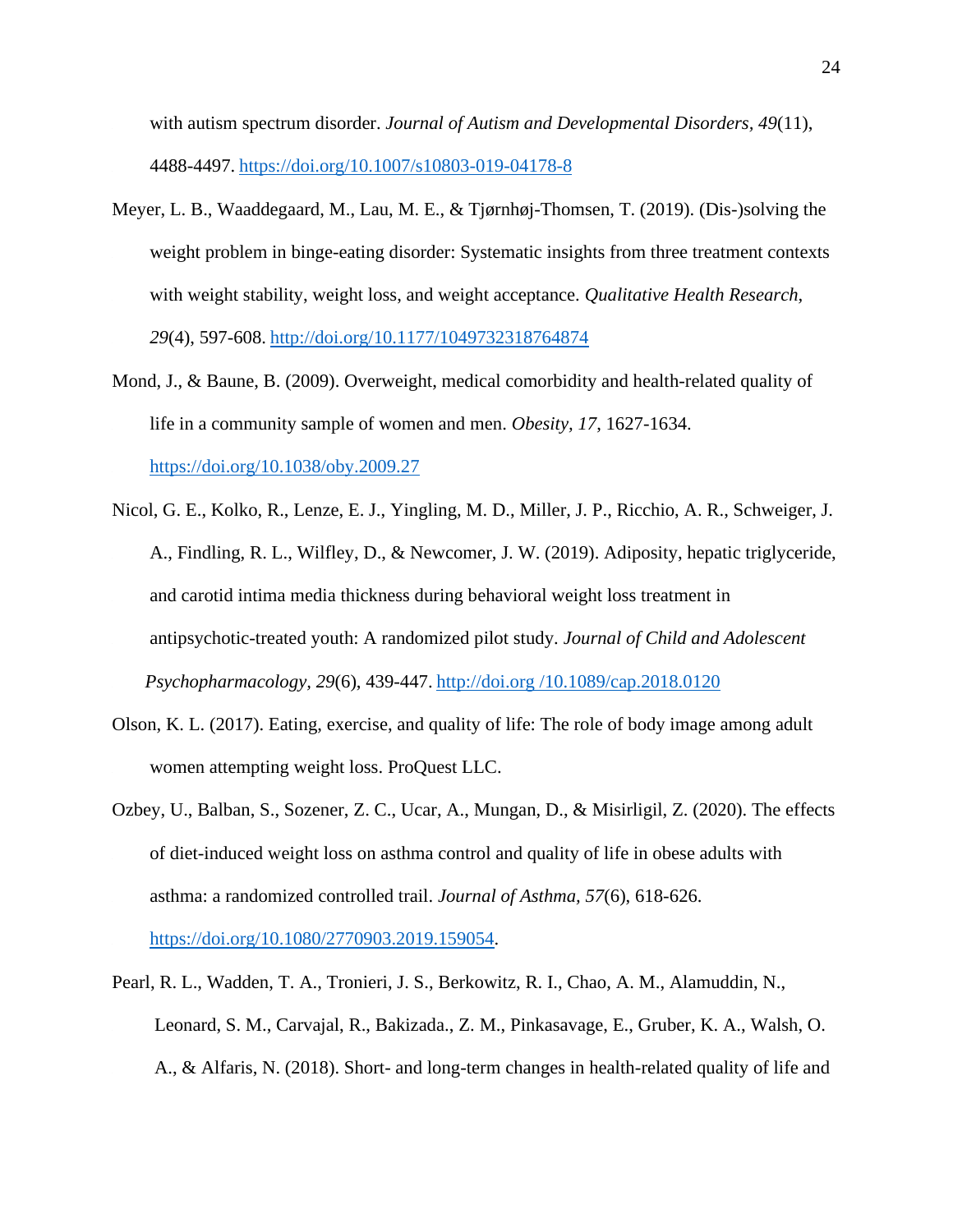. weight loss: Results from a randomized control trial. *Obesity, 26*, 985-991.

. [https://doi.org/10.1002/oby.22187.](https://doi.org/10.1002/oby.22187)

- Pinto, A. M., Subak, L. L., Nakagawa, S., Vittinghoff, E., Wing, R. R., Kusek, J. W., Herman, W. H., West, D. S., & Kuppermann, M. (2012). The effect of weight loss on changes in . health-related quality of life among overweight and obese women with urinary . inconsistence. *Quality of Life Research, 21*, 1685-1694. [https://doi.org/10.1007/s11136](https://doi.org/10.1007/s11136%20%20%20%20%20%20%20%20%20%20%20%20%20%20%20%20%20%20%20%20%20%20%20%20%20%20%20.%20%20%20%20%20%20%20%20%20%20%20-011-0086-2)   $-011-0086-2$
- Preston, S. H. & Stokes, A. (2011). Contribution of obesity to international differences in life . expectancy. *American Journal of Public Health, 101*(11), 2137-2143. . https://doi.org/10.2105/AJPH.2011.300219
- Puhl, R. & Brownell, K. (2001). Bias, discrimination, and obesity. *Obesity Research, 9*, 788-805.
- Puhl, R. M., Himmelstein, M. S., & Quinn, D. M. (2018). Internalizing weight stigma: . prevalence and sociodemographic considerations in US adults. *Obesity 26*, 167-175. . https://dx.doi.org/10.1002/oby.22029.
- Rothberg, A. E., McEwen, L. N., Kraftson, A. T., Neshewat, G. M., Fowler, C. E., Burant, C. F., & Herman, W. H.  $(2014)$ . The impact of weight loss on health-related quality of life: . implications for cost-effectiveness analyses. *Quality of Life Research, 23*, 1371-1376. . <https://doi.org/10.1007/s1136-013-0557-8>
- Sahoo, K., Sahoo, B., Choudhury, A., Sufi, N., Kumar, R., & Bhadoria, A. (2015). Childhood . obesity: causes and consequences. *Journal of Family Medicine and Primary Care, 4*, . 187-192.
- Sasdelli, A. S., Petroni, M. L., Paoli, A, D., Collini, G., Calugi, S., Grave, R. D., & Marchesini, . G. (2018). Expected benefits and motivation to weight loss in relation to treatment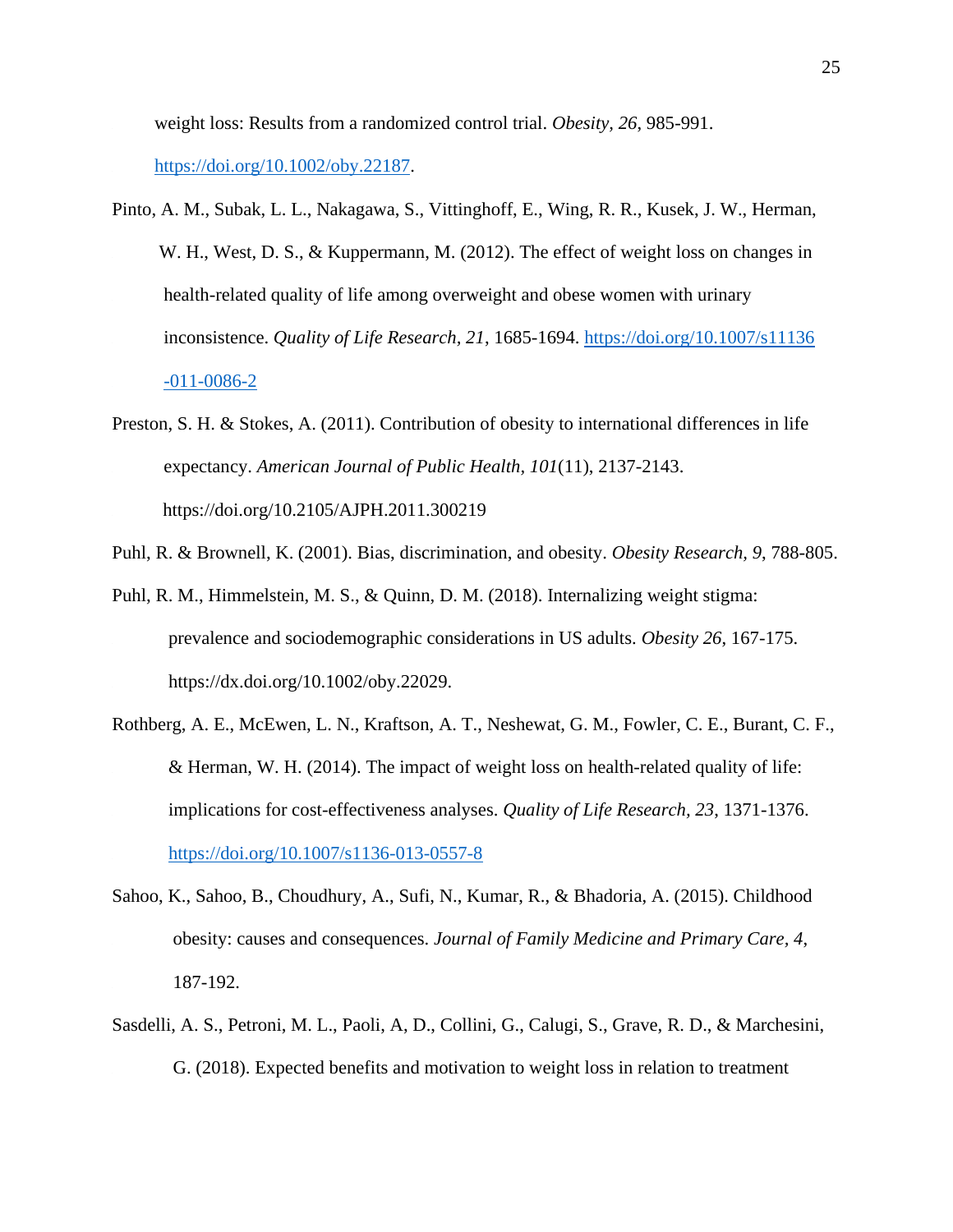. outcomes in group-based cognitive-behavior therapy of obesity. *Eating and Weight . Disorders, 23*(2), 205-214. https://doi.org/ 10.1007/s40519-017-0475-9

- Schumacher, L. M., Godfrey, K. M., Forman, E. M., Butryn, M. L. (2019). Change in domain . -specific but not general psychological flexibility relates to greater weight loss in . acceptance-based behavioral treatment for obesity. *Journal of Contextual Behavioral . Science, 12*, 59-65.<http://doi.org/10.1016/j.jcbs.2019.01.008>
- Siopis, G., Chey, T., & Allman-Farinelli, M. (2015). A systematic review and meta-analysis of . interventions for weight management using text messaging. *Journal of Human Nutrition . and Dietetics, 28*(Suppl. 2), 1-15. https://dx.doi.org/10.1111/jhn.12207
- So, E. S. (2019). The impacts of weight change and weight change intention on health-related . quality of life in the Korean elderly. *Journal of Aging and Health, 31*(7), 1106-1120.
- Spark, L. C., Fjeldsoe, B. S., Eakin, E. G., & Reeves, M. M. (2015). Efficacy of a text message . -delivered extended contact intervention on maintenance of weight loss, physical . activity, and dietary behavior change. *JMIR mHealth and uHealth, 3,* e88. . http://dx.doi.org/10.2196/mhealth.4114
- Teixeira, P., Going, S., Houtkooper, L., Cussler, E., Metacalfe, L., Blew, R., Sardinha, L. B., . Lohman, T. (2004). Pretreatment predictors of attrition and successful weight . management in women. *International Journal of Obesity, 28*, 1124-1133. . <https://doi.org/0307-0565/04>
- Tronieri, J. S., Wadden, T. A., Chai, A. M., Pearl, R. L., Alamuddin, N., & Berkowitz, R. I. \ (2019). Early weight loss in behavioral treatment predicts later rate of weight loss and . response to pharmacotherapy. *Annals of Behavioral Medicine, 53*(3), 290-295. . http://doi.org/10.1093/abm/kay036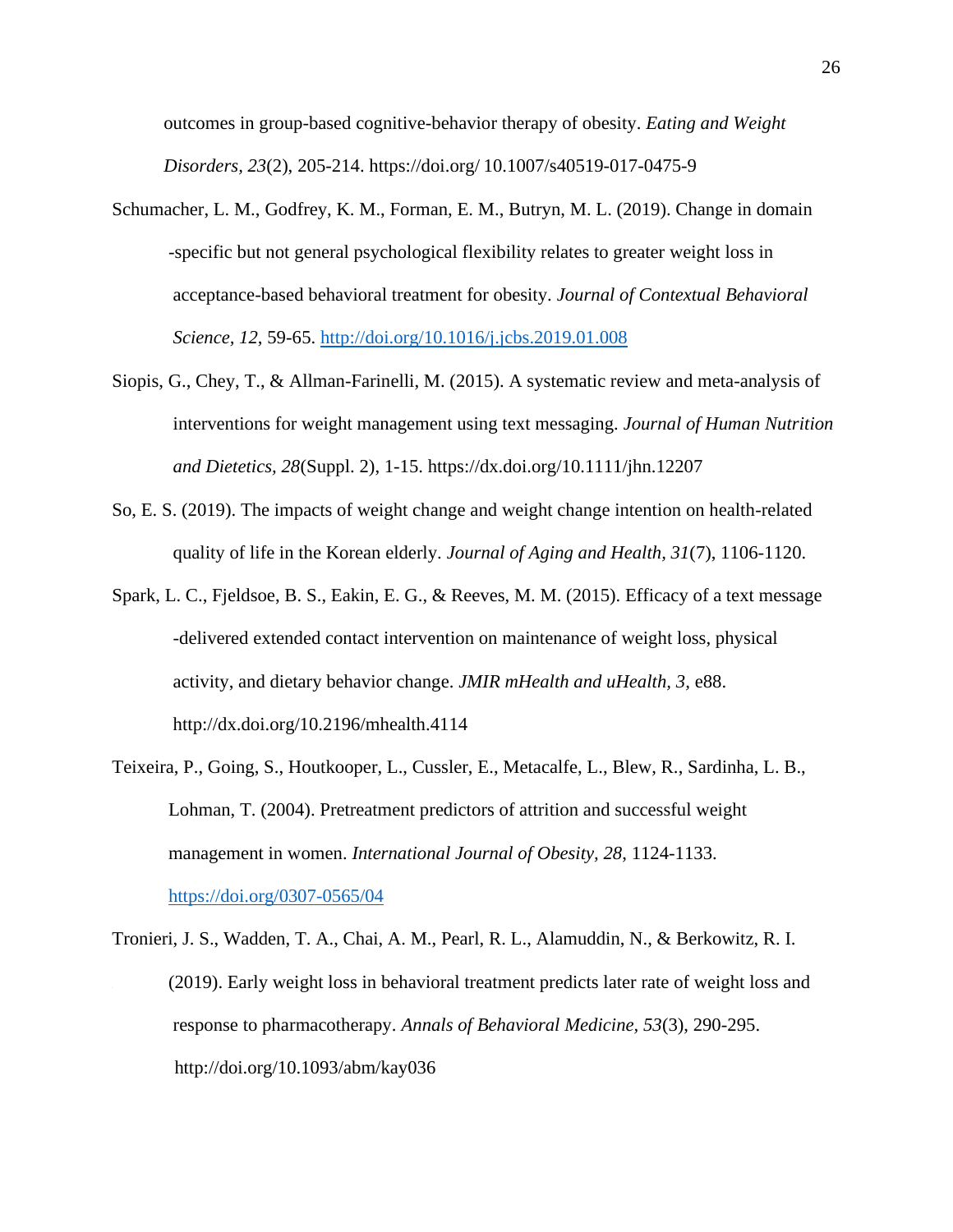- Truong, E. A. K. (2016). Predicting weight loss and improvement of quality of life in behavioral . weight management: the influence of perceived stigma, psychological functioning, coping . style, and adherence. Proquest LLC.
- Vieira, P. N., Silva, M. N., Mata, J., Coutinho, S. R., Santos, T. C., Sardinha, L. B., & Teixeira, . P, J. (2013). *Journal of Behavioral Medicine, 36*, 601-610.
- Walsh, O. A., Wadden, T. A., Tronieri, J. S., Chao, A. M., & Pearl, R. L. (2018). Weight bias . internalization is negatively associated with weight-related quality of life in persons . seeking weight loss. *Clinical and Health Psychology, 9*(2576). . https:dx.doi.org/10.3389/fpsyg.2018.02576
- WHO. Obesity and overweight. 2018; Available from: [http://new.who.int.news-room/fact](http://new.who.int.news-room/fact%20%20%20%20%20%20%20%20%20%20%20%20%20%20%20%20%20%20%20%20%20%20%20%20%20%20%20%20.%20%20%20%20%20%20%20%20%20%20-sheets/detail/obesity-and-overweight)  . [-sheets/detail/obesity-and-overweight.](http://new.who.int.news-room/fact%20%20%20%20%20%20%20%20%20%20%20%20%20%20%20%20%20%20%20%20%20%20%20%20%20%20%20%20.%20%20%20%20%20%20%20%20%20%20-sheets/detail/obesity-and-overweight)
- Wilfley, D. E., Tibbs, T. L., Van Buren, D. J., Reach, K. P., Walker, M. S., & Epstein, L. H. . (2007). Lifestyle interventions in the treatment of childhood overweight: A meta-analytic . review of randomized control trials. *Health Psychology, 26,* 521-532. . https://dx.doi.org/10.1037/0278-6133.26.5.521
- Wilson, R., Latner, J., & Hayashi, K. (2013). More than just body weight: The role of body . image in psychological and physical functioning. *Body Image, 10*, 644-647. . <https://doi.org/10.1016/j.bodyim.2013.04.007>
- Wing, R. R., Phelan, S., & Tate, D. (2002). The role of adherence in mediating the relationship . between depression and health outcomes. Journal of Psychosomatic Research, 53, 877 . –881. http://dx.doi.org/10.1016/S0022-3999(02)00315-X